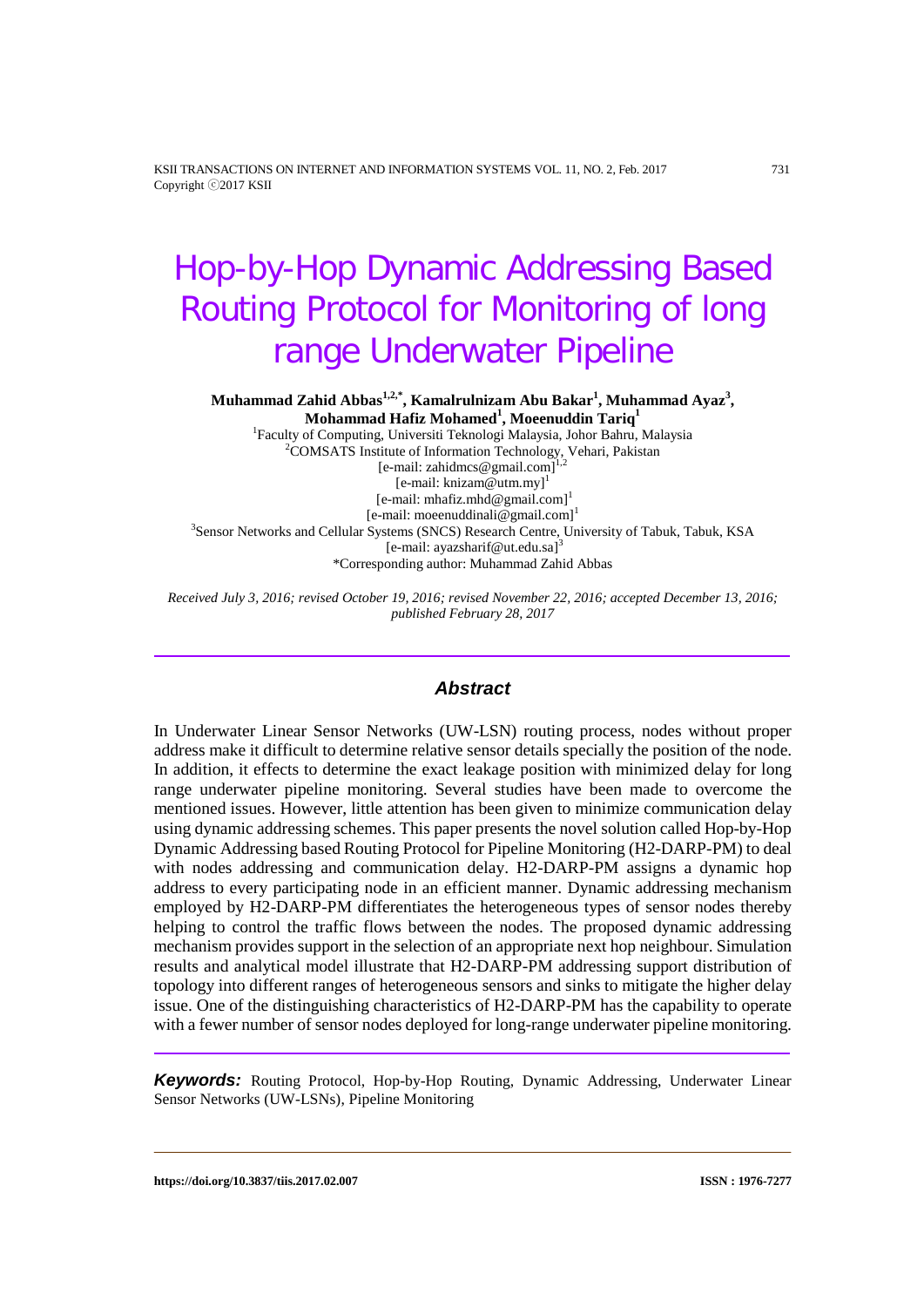# **1. Introduction**

**U**nderwater Wireless Linear Sensor Networks (UW-LSNs) provide support for the discovery of several types of underwater applications including underwater pipelines inspection, exploration of aquatic environments and monitoring of underwater boarders [\[1\]](#page-28-0). The hazardous aquatic creatures, high water pressure, darkness, low-frequency acoustic communication make the underwater environments harsh to the extent that it remains difficult for human to operate in such environments  $[2, 3]$  $[2, 3]$ . In this state of affair, the usage of wireless technology has emerged as the inspiring solution for the exploration of the underwater environment. Linear Sensor Networks (LSNs) and terrestrial WSNs have many shared properties like deployment of wireless nodes and energy constraints, however, UW-LSNs exclusively have some distinctive features as well. Firstly, sensors are without a dynamic address that maintains linear network topology and divide the pipeline length into sub-lengths and ranges of heterogeneous sensors. Secondly, most of the time sensors are deployed randomly and distributed into layers that are not reliable and scalable solution in order to monitor long-range underwater pipelines [\[4\]](#page-28-3). Thirdly, higher latency stays common due to the fact that higher frequency waves cannot travel in the underwater environment while acoustic communication remains the only suitable way of communication. Due to the selection of acoustic communication, the signal propagation speed is decreased up to the speed of sound.

Although, the sound waves travel longer and faster in underwater than in air but still they are five times slower than radio waves. Fourthly, proper packet forwarding mechanism is required for the UW-LSN as underwater nodes being larger in number consume more power for data transmission between the sensors and sinks. Lastly, due to low availability of bandwidth, higher workload, and lower data rates stand major problems for such type of underwater networks. Most of the routing protocols are not suitable for the underwater environment as they increase traffic load and delay due to heavily broadcasting during nodes discovery process. Significant areas of improvement are highly required to be there in UW-LSN routing techniques like scalable nodes deployment, dynamic addressing of nodes, minimizing the communication delay, reliable forwarder node selection and efficient data deliveries to the sink, where available acoustic signals data rate is very small and is not practicable for real-time communication. In short, it is hard to increase the data rate for long range underwater pipeline monitoring process except for the usage of distributed topology network. For obtaining more accurate results, it sounds better to utilize the localized nodes with proper addresses rather than using robots or vehicles as it may not be able to bring the real-time results about events in the underwater environment [\[5\]](#page-28-4).

The Hop by Hop Dynamic Addressing based Routing Protocol for Pipeline Monitoring (H2-DARP-PM) deal with problems mentioned above and provide suitable solutions. The rest of the paper is structured into following sections. Section 2 and 3 presents related work and proposed types of nodes and contributions. Section 4 consists of details about H2-DARP-PM routing protocol design. Section 5 includes an analytical model for deployment of heterogeneous sensors. Performance evaluation of the H2-DARP-PM protocol is provided in section 6. Further, section 7 highlights the important aspects of the H2-DARP-PM routing protocol and section 8 concludes the proposed work providing future directions.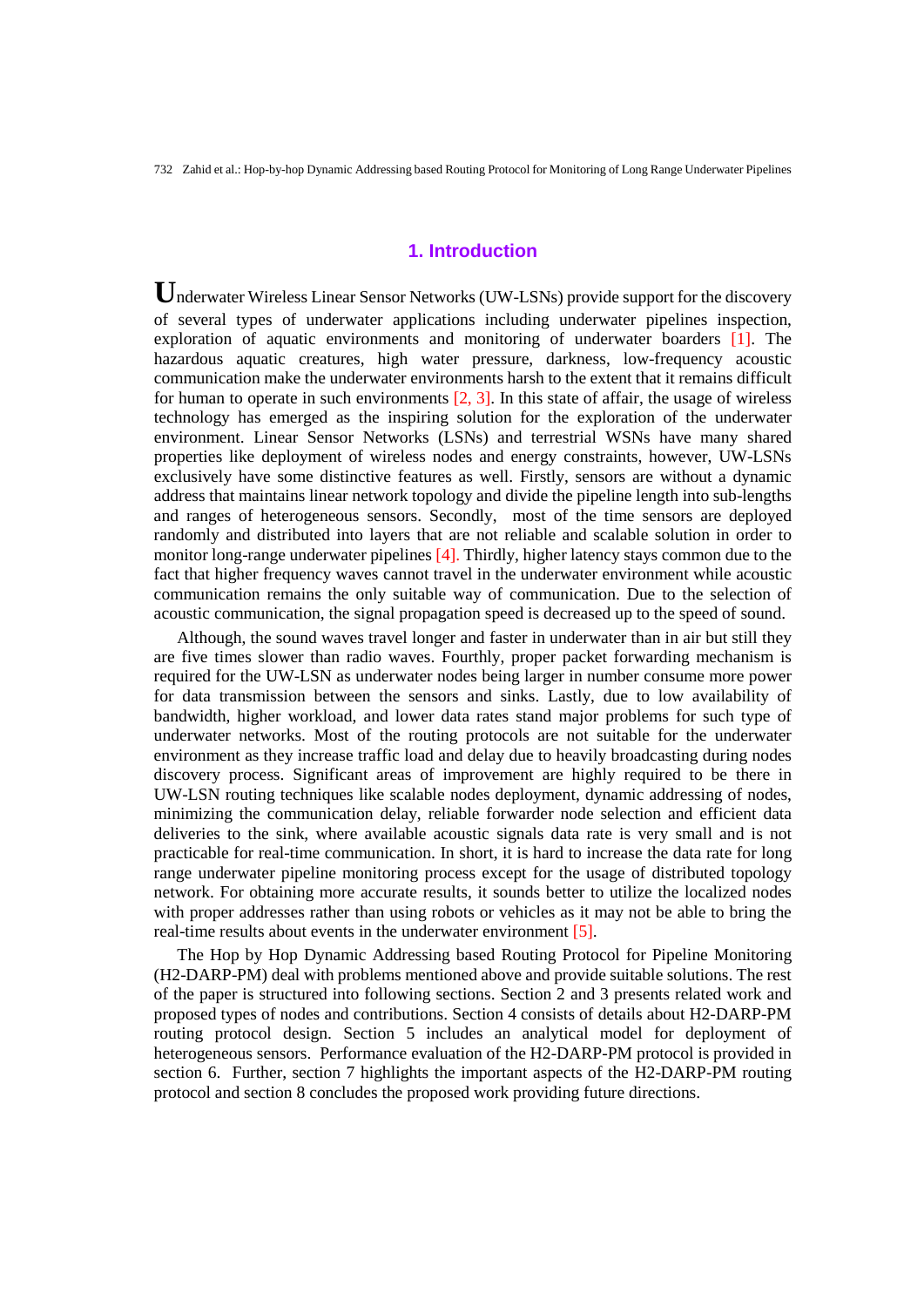# **2. Related Work**

It is a challenging task to develop a dynamic addressing scheme for scalable nodes deployment which could easily distinguish heterogeneous types of sensors among each other. Further, it is difficult to find the next hop neighbour in order to establish the shortest route towards sink(s) same time maintaining the secondary route in an underwater environment when facing high energy constraint, common topology changes and nodes failure. For such environment, many routing schemes have been proposed to monitor the underwater pipelines while among most of them require special setups and hardware tools like robots or vehicles [\[6-8\]](#page-29-0). These routing protocols are classified into two categories; firstly, some protocols require special network setups, extra automotive tools like [\[7-11\]](#page-29-1) and deploy homogenous types of sensors. All these protocols are in need of an extraordinary system and multiple types of robots/AUVs equipped with a special sensor that moves over the pipeline to collect the data from pipeline sensors deployed at pipeline surface. However, these protocols do not have the suitability for the long term and large scale underwater pipeline monitoring process. The use of homogeneous sensors and automotive tools also increase the cost and delay in the long range monitoring pipelines. While the second type called chain based routing, where schemes mostly require neighbour nodes discovery table for each sensor of the complete network. For the sake of ease, such protocols assume that all nodes in the network already have the detail of their own location and destination information. The requirements of this type of protocols [\[12,](#page-29-2) [13\]](#page-29-3) are not easy to be implemented in underwater as localization still remains open research issue.

| <b>Algorithm</b>          | <b>Requirement/Limitation(s)</b>                                                        |
|---------------------------|-----------------------------------------------------------------------------------------|
| SPAMMS[7]                 | i) Robot moves in the pipeline to collect data from RFID sensors deployed at the        |
|                           | inner wall of the pipeline for the detection and repairing of defected pipeline         |
|                           | location.                                                                               |
|                           | ii) SPAMMS is suitable for small-scale monitoring.                                      |
| PIPENET[14]               | i) Special fixed nodes having static address are required equipped with acoustic        |
|                           | pressure sensors.                                                                       |
|                           | ii) Sink nodes are deployed only on manholes of the sewerage pipeline, hence            |
|                           | difficult to find exact leakage place.                                                  |
| SewerSnort $[15]$         | i) All the sensors drift inside the sewerage pipeline and in the specific coverage      |
|                           | area.                                                                                   |
|                           | ii) The beacons are required to assign node addresses and increase their respective     |
|                           | signal strength.                                                                        |
|                           | iii) It works only for sewerage pipe where fluid flowing at specific speed but not      |
|                           | suitable for underwater pipeline monitoring.                                            |
| TriopusNet <sup>[9]</sup> | i) It needs specific nodes deployment algorithm to release pool of robots in the        |
|                           | pipeline.                                                                               |
|                           | ii) It is not suitable for long range underwater pipeline monitoring as it requires     |
|                           | special tools and setup.                                                                |
| KANTARO <sup>[8]</sup>    | i) It doesn't require node address as it consists of a fully automatic robot having     |
|                           | intelligently motion control tool in it with a scanner and camera that needs to move    |
|                           | inside the pipeline.                                                                    |
|                           | ii) It is the manual way of inspection where the vehicle moves over the pipeline        |
|                           | hence hard to install in an underwater environment.                                     |
| SCADA [16]                | i) It strictly follows client and server architecture where all clients are attached to |
|                           | the main terminal.                                                                      |
|                           | ii) This approach involves more manual work therefore not suitable for UWSN.            |

**Table 1.** Applications in each class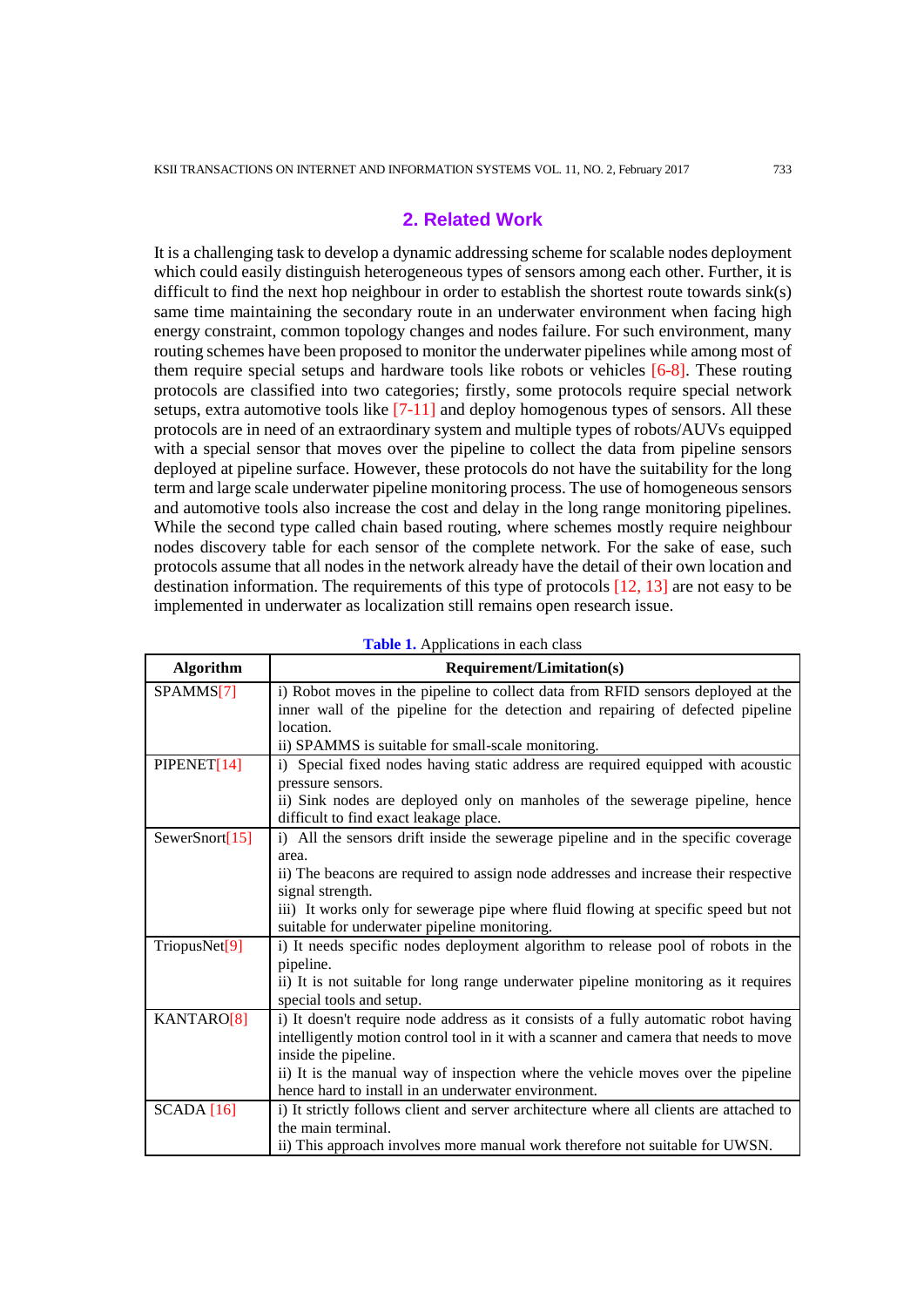| <b>SWATS</b> [17]                            | It requires a cross check on the part of the neighbouring nodes along the trajectory<br>of the fluid to validate the node position. It incorporates SCADA system and<br>assumes the static addressing for nodes and control units.                                                    |
|----------------------------------------------|---------------------------------------------------------------------------------------------------------------------------------------------------------------------------------------------------------------------------------------------------------------------------------------|
| Distributed<br>topology<br>algorithm $[18]$  | i) It is topology discovery algorithm for LSNs that require an ordered list of the<br>node addresses deployed in the network with their relative geographical positions.<br>ii) It works only for the same type of sensors and does not capable of handling<br>heterogeneous sensors. |
| AUV based<br>algorithm $[11]$                | i) It requires autonomous underwater vehicles (AUV) inside or outside of the<br>pipeline that coordinates with each other according to the application<br>requirement.<br>ii) It requires the intelligent automotive control system to manage trajectory of the<br>vehicle.           |
| Road Monitoring<br>Algorithm <sup>[19]</sup> | i) It is based on the addresses and placement of nodes on the way of data<br>transmission that makes this technique more effective and efficient for LSN.<br>ii) It is only feasible for homogeneous sensors so heterogeneous types of nodes<br>can't be deployed.                    |
| <b>SRJ</b> Algorithm<br>$[20]$               | i) It needs neighbour discovery tables and dynamic signal strengths to bypass<br>failure nodes.<br>ii) Complex routing tables record redirected route status needs to be kept updated.                                                                                                |
| Chain based<br>algorithm $[13]$              | i) It requires all the nodes connected by wire or virtually bonded in a chain.<br>ii) Each node generates overhead to maintain the record of all other neighbour<br>nodes.                                                                                                            |

WSNs technologies being effective in data collection are generally used for on-ground oil and gas pipeline monitoring systems. Several authors proposed and discussed regarding data collection in pipeline monitoring system; where mobile relay nodes are normally used for data collection and packet forwarding. In [\[21\]](#page-29-14) authors proposed an efficient pipeline inspection and forwarded its status information by using data collection algorithm. This algorithm is based on LSN nodes deployment scheme and data fusion strategy in WSN. For on ground pipelines inspection, such techniques can produce remarkable results in improving the network performance but in the case of underwater pipeline inspection due to a large number of random nodes deployment, this technique will become highly expensive. On the other hand, this algorithm provide better data collection efficiency by using multi-hop, data fusion and energy. There is another study [\[22\]](#page-30-0) that develops a WSN based methodology in order to deploy above ground relay nodes for underground pipeline monitoring. This methodology provides the best placement of relay nodes considering wireless channels, energy consumption, pipeline coverage and transmission levels. This WSN consists of different types of nodes including mobile sensor node, base station, and multiple relay nodes. The relay nodes are deployed on ground at different feasible sites that may work at different heights of receiving antennas. Data collection occurs as the sensor nodes move in the pipe and pass their information towards relay node and finally, relay nodes send data to the base station. As relay nodes are mobile so it is required to keep on sending regular beacons to announce their position to the sensor nodes. For the pipeline coverage and transmission power management, this study also optimizes the relay node. Moreover, this study provides a vision for the development of other types of pipeline monitoring using sensor networks.

In most of the mobility-based relay nodes data collection approaches, the sensing nodes are static at a fixed location and they determine the introduction of relay nodes into the network. In typical monitoring network, data packets are transmitted from slave (end) nodes towards master nodes. Thus, the sensor nodes which are closer to the master node are more likely to relay more packets than other nodes. In order to tackle this issue, master and slave nodes are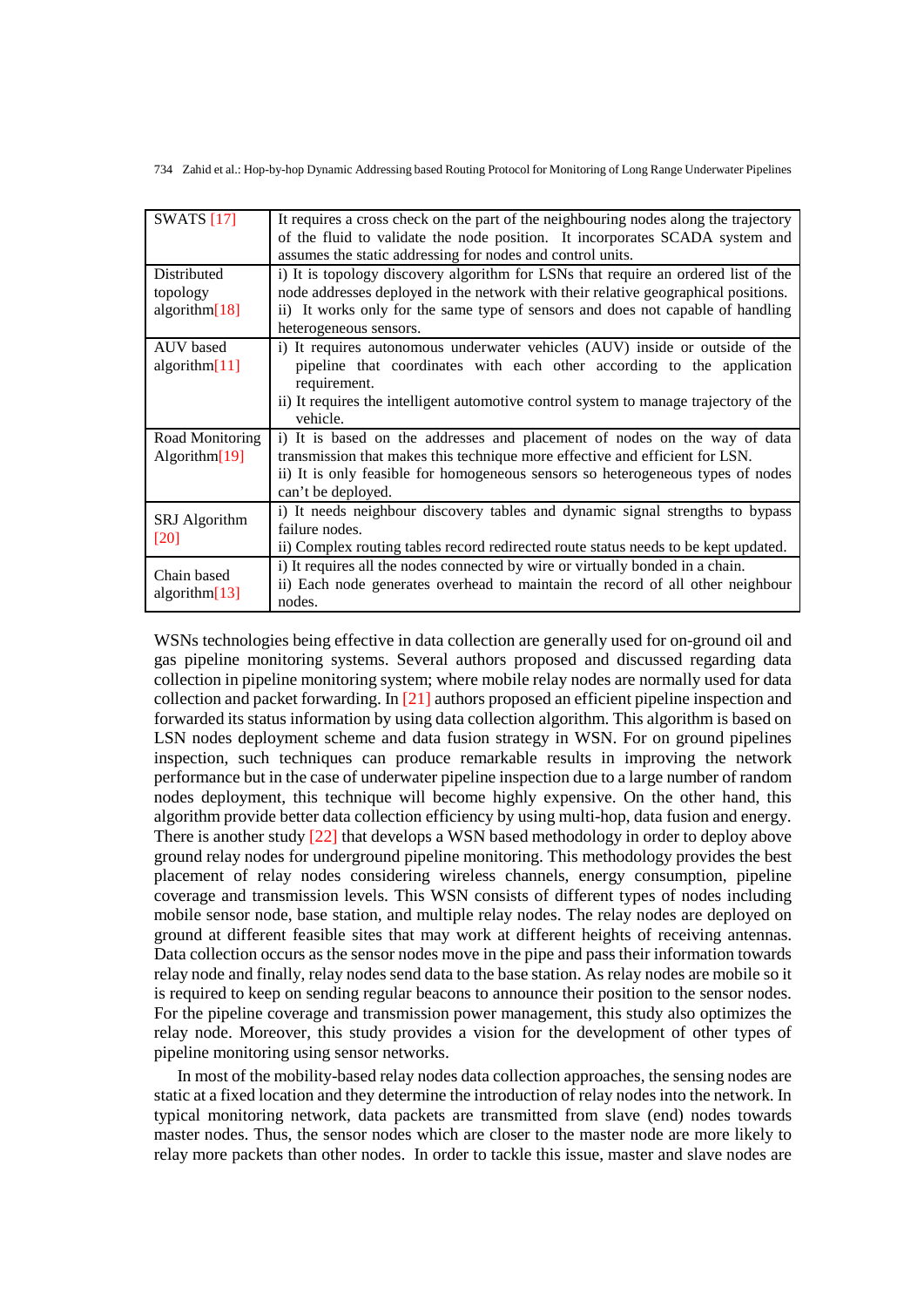designed as mobile devices. In some cases, it is infeasible or even impossible for mobilizing master or slave nodes to deploy mobile nodes like considering underground pipeline monitoring applications; mostly sensor nodes are buried in soil. The data collection about leaks has a tendency to become more complex when there are several mobile nodes in the network. Consequently, it affects the accuracy of leakage position. Therefore, the mobility-based approaches are considered not applicable for underground pipeline monitoring [\[23\]](#page-30-1). There is another research considering WSNs in pipeline monitoring application at a smaller scale. It consists of a protocol stack for providing energy efficiency by incorporating of a sleep-wake pattern which enables each mobile node in the network to wake up for short time interval [\[24\]](#page-30-2). Most of the times, relay nodes are responsible for the data collection from the nearest sensor nodes. After data collected from sensor nodes, relay nodes accomplish several functions such as data compression, fusion, transmission etc. Normally relay nodes hold a fixed amount of buffer memory used to hold the collected sensing information until it is transferred to the autonomous vehicle or robot as they reach within its transmission range. In this study[\[25\]](#page-30-3) they do not use a multi-hop approach in order to communicate their collected data to the Network Operation Center(NOC). Relay nodes play an important role in data collection; however, they have limited resources and communication capabilities. Studies show that WSNs can play an important role in underground water pipeline monitoring applications. In this regard, a study [\[26\]](#page-30-4) consists of fix and mobile sensor nodes as relay nodes and a base station. It highlights the advantages of heterogeneous WSN that can cover a maximum range as compared to the low power relay nodes. The main task of this study is to improve packet delivery and data collection by using network topology. The future direction is also proposed to enhance the pipeline inspection process for emergency and error prone locations.

In comparative analysis perspective, a short summary of some pipeline monitoring techniques and their data collection process through different kinds of routing protocols are described in **Table 1**. The pipeline monitoring is highly important as there is a broad network of pipelines carrying oil and gas which play an integral role in the energy management and economy of many countries. Such as Nigeria has around 5,000 kilometers oil pipelines consisting of more than 4,000 km of different products carrying pipelines while the remaining length belongs to crude-oil pipeline [\[27\]](#page-30-5). The average depth of oceans lays around 2.5km to 3km and pipeline length is more than 100 km. In the underwater environment, acoustic communication is considered an ideal solution for communication between underwater sensor nodes. However, if we divide the pipeline length into sub-zones of 1000 meter each, the less number of nodes are required to deliver the data packets from the middle of the pipeline and from bottom to the surface at different ocean depths [\[28\]](#page-30-6). It is also important to be noted that the performance of our routing protocol depends on the number and types of sensors. The proposed routing protocol support easily heterogeneous types of sensors but if we increase the number of sensors it will increase the cost of the network. If we use homogeneous types of sensors in that case the acoustic communication will give support up to the range of few km, but it is not desirable as long distance communications utilize more energy. In order to cover the maximum length of the pipeline with low energy and more network lifetime, we have defined the different ranges of acoustic heterogeneous sensors varying from 200 meters to more than 1 km. It is found that acoustic communication work best for the short range applications because it supports a bandwidth of 20-50 KHz [\[29-32\]](#page-30-7) in 1 km distance. Although, in special cases, the range of sensors can be increased  $[2]$ , but in normal acoustic communication it is preferred to use the discussed ranges of sensors.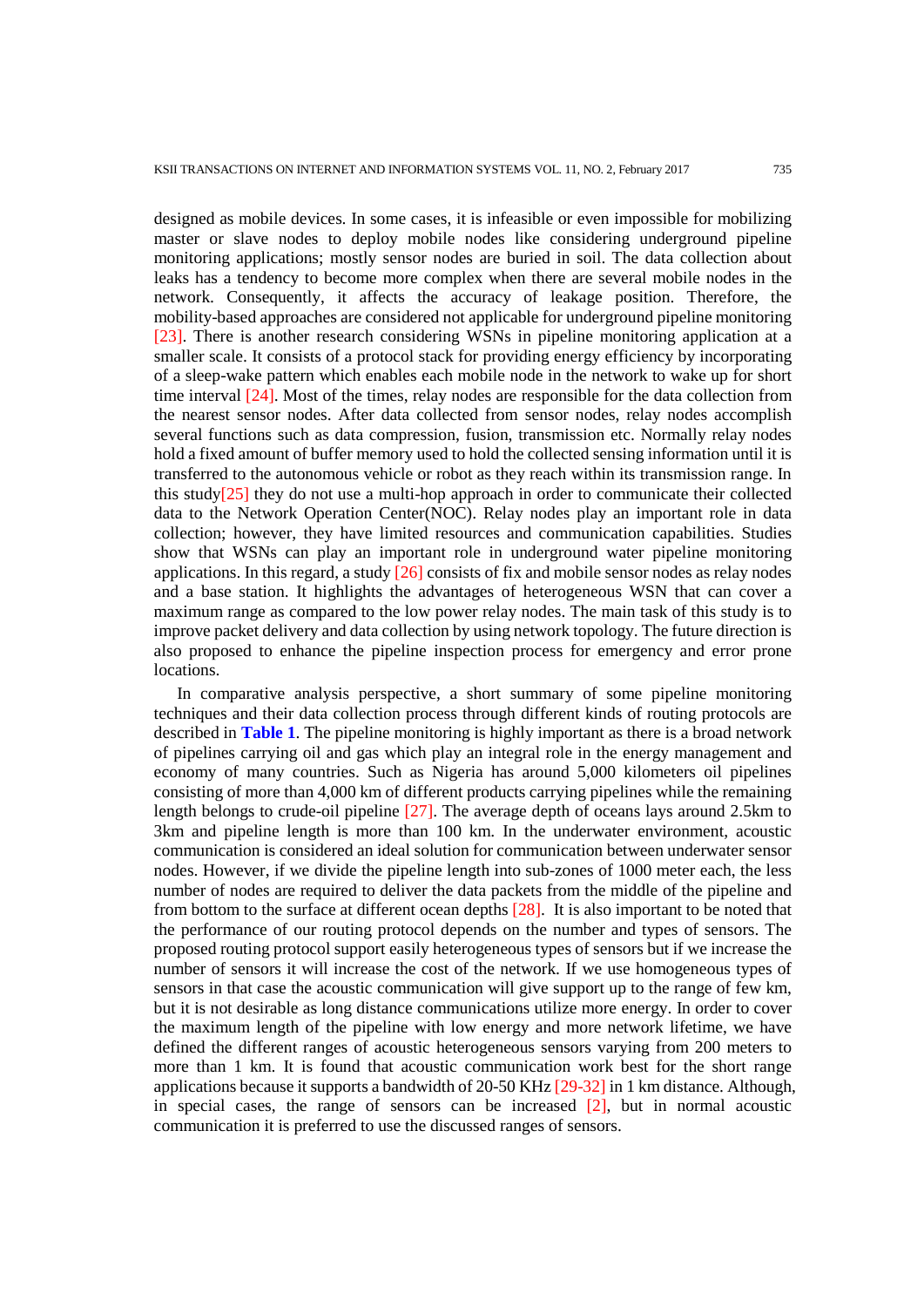# **3. Proposed Types of Nodes and Contributions of H2-DARP-PM**

This is a well-known fact that most of the linear structures [\[33\]](#page-30-8) such as pipelines, roads or borders are normally too long; so due to that fact, distributed LSN topology could be scalable and much suitable. The findings from this study reveal that most of the available routing techniques do not distribute network topology and consider whole linear structure (pipeline) as one unit. The concept of LSNs is highly important in linear structures monitoring applications, especially for pipelines monitoring LSN is much appropriate. LSNs can considerably increase the communication efficiency, reliability, fault tolerance, energy savings and network lifetime. Moreover, LSNs are classified according to topological and hierarchical points of view [\[34\]](#page-30-9). In topological distribution LSNs are further classified into thin, think and very thick types of nodes deployment models [\[1\]](#page-28-0). The importance of these models varies according to LSN deployment environment and application like in underwater environment, sensors are expensive so in this regard thin deployment model is more suitable.

Although some interesting hop by hop based routing techniques [\[20,](#page-29-13) [35,](#page-30-10) [36\]](#page-30-11) exists in literature but it is cumbersome to implement them for UW-LSNs due to technical and environment limitations. Most of them are designed for homogeneous networks that frequently produce higher delay. In contrast, others intended for heterogeneous networks uses static addressing that doesn't stay much supportive in the routing process. In order to solve the mentioned issues, we propose a novel routing protocol called H2-DARP-PM for long range underwater pipeline monitoring LSNs. The H2-DARP-PM protocol remains helpful to deploy thin LSN model, use heterogeneous types of sensors, assign dynamic addresses, increase packet delivery ratio, and minimize the delay. Four types of nodes are deployed in the proposed network named as Basic Sensing Node (BSN), Data Relay Node (DRN), Data Definition Node (DDN) and Courier Node (CN). BSN has a minimum communication range comparatively while CN has the maximum. All types of nodes are anchored at allotted positions of the pipeline surface while CN is often introduced into the network by using the hydraulic tool. The courier nodes remain helpful in utilizing the better network resources, increasing reliability and minimizing the delay. The courier nodes are also considered as the secondary sinks contribute in providing a secondary path, distributing the network topology, utilizing the better network resources and minimizing the delay. In H2-DARP-PM, courier node is deployed as a surface buoy secondary sink at the top of mid position of the pipeline equipped with both radio and acoustic modems in order to communicate with NOC and heterogeneous types of pipeline sensors. These heterogeneous sensor nodes are deployed according to the LSN topology and placed at the position given by the deployment algorithm[\[37\]](#page-30-12). Such nodes are attached with pipeline surface so that they couldn't move freely with the water current while courier node move vertically by using special hardware such as in [\[35\]](#page-30-10). All nodes are deployed in a straight line to monitor the pipeline status but their data communication follows the hierarchical model that define the broadcast domains of different types of sensors [\[18\]](#page-29-10).

In most of the underwater oil and gas pipeline monitoring applications, data packets generation start from the pipeline nodes anchored at the seabed as events often take place around the pipeline[\[38\]](#page-31-0). Normally, pipelines are longer in lengths so they face a higher delay to collect the data from farthest nodes to the NOC[\[39\]](#page-31-1). In this regard, the usage of heterogeneous and courier nodes are considered favorable. The BSN sensors do the sensing job to inspect the pipeline status while other types of nodes play a role in data dissemination and packet forwarding from BSN towards the NOC. The CN node is introduced in a network for a stated amount of time and after that, it is pulled up towards the ocean surface. The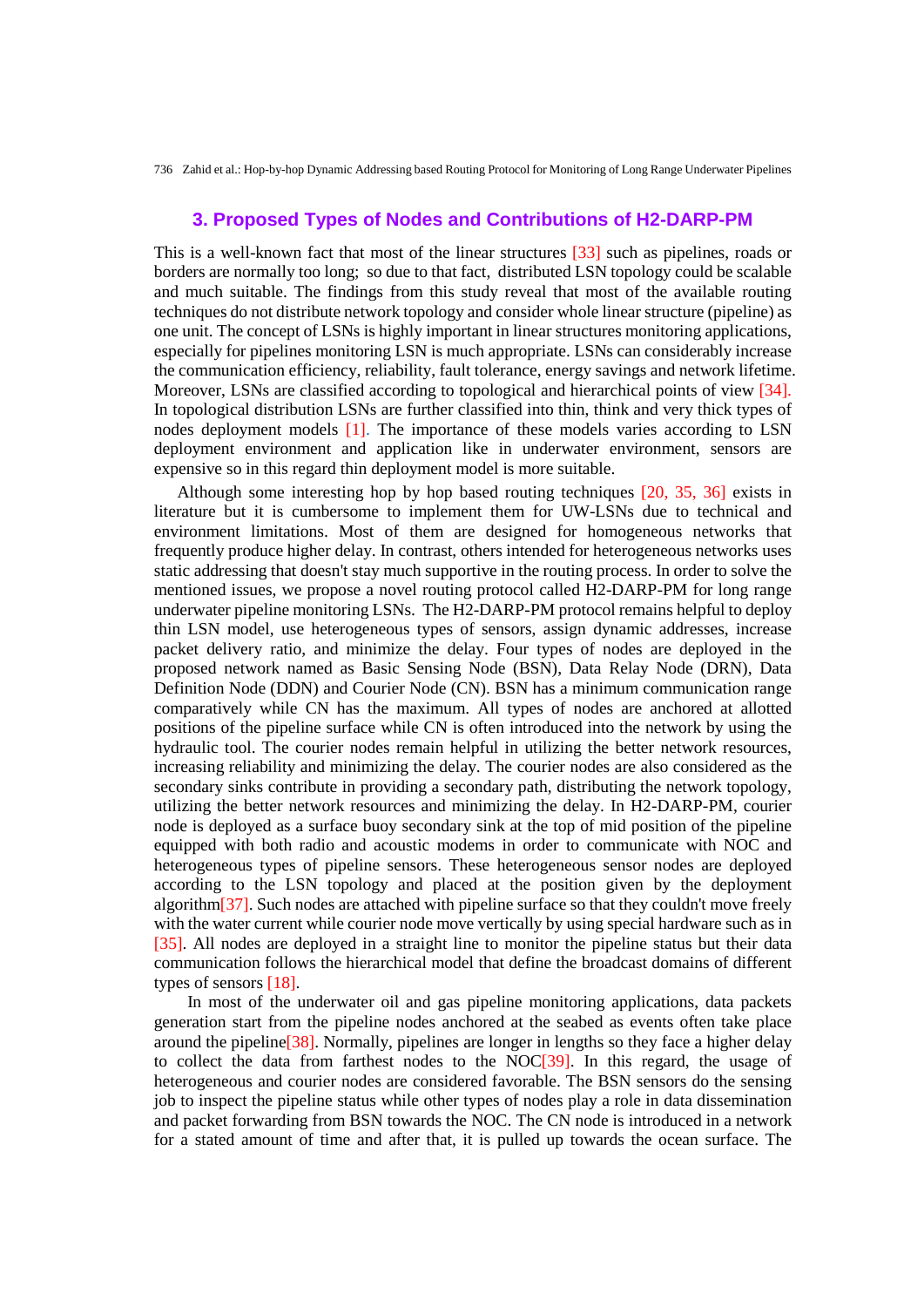mechanical tool having positive and negative buoyancy controlled piston performs this task easily. The introduction of courier nodes and dynamic addressing mark the H2-DARP-PM as a state of the art routing protocol because CN being flexible can be introduced at any place of the pipeline in any depth of the ocean. Without courier nodes, it is a challenging task to monitor some areas of the pipelines in the deep and dark sea. In the light of proposed routing protocol, we assume that courier node may reach any area of the pipeline and come back on the surface to any area in the harsh underwater environment. According to the underwater environment conditions and underwater pipeline requirements, the main contributions of H2-DARP-PM routing protocol are as follows.

- I. **Development of dynamic addressing scheme:** Each node obtains its address dynamically and each address consists of specific portions to maintain the heterogeneity of each sensor type, sink address and neighbours distance.
- II. **Efficient packet forwarding process:** H2-DARP-PM provides efficient packet forwarding process by using different types of sensors with different ranges even bypassing the faulty nodes.
- III. **Minimization of the Delay:** H2-DARP-PM divides network topology into sinks and it always forward packets to the nearest sink using less number of hops which ultimately helps to control traffic and minimize the delay.
- IV. **Scalability:** Being scalable, H2-DARP-PM stays extremely supportive for different network sizes or pipeline lengths. Besides, it has the capability to accommodate new nodes, bypass damaged nodes and replace the network nodes without making any serious effect on the rest of network.

# **4. H2-DARP-PM Routing Protocol**

After a broad literature review, it is explored that delay aware UWSN routing is a challenging task [\[40,](#page-31-2) [41\]](#page-31-3). Considering the challenge to minimize the delay, we have proposed H2-DARP-PM that completes its task in two phases. In the first phase, all sensor nodes are assigned the dynamic addresses providing different routes for communication between sensors and sinks. While, in the second phase, data packets are generated and forwarded by BSNs towards the relay nodes and primary or secondary sink by using hop based addresses.

# **4.1 Addressing Scheme**

In H2-DARP-PM, *HopID (for routing decision)* and *Node-ID (node identifier to maintain linear topology)* are used separately. Every node receives and updates its *HopID* dynamically by exchanging hello packets. The *Node-ID* is a distinctive address for each node and sink that remain the same throughout the lifetime of the network. Every *sink* will have two types of addresses:

- **Sink-ID:** a unique *Sink-ID* 10.00.00.00 or 01.00.00.00 for each sink, hello packets use this ID to recognize the sink.
- **HopID:** a static *HopID* "00.00.00.00" is the same for all the sinks. All the data packets use this ID as destination ID.

Sensor nodes of heterogeneous types BSN, DRN, DDN and CN use two types of addresses.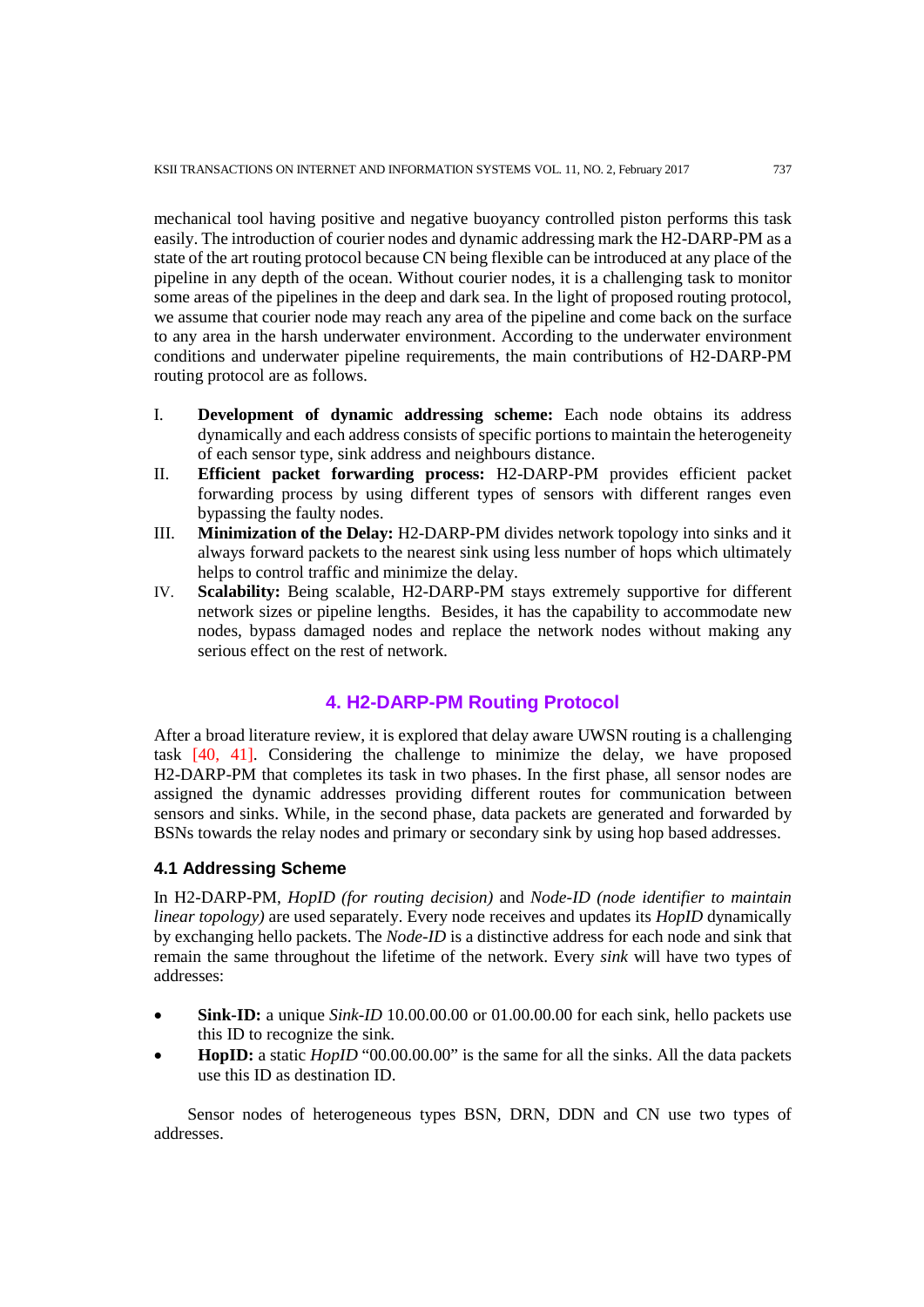- **Node-ID:** It is a unique *Node-ID* for all the nodes. It helps to recognize them during neighbour node selection and data packets forwarding.
- **HopID:**
	- Ordinary nodes manage and update two types of *HopIDs*, Sink HopID (S-HopID) and Courier HopID (C-HopID). *S-HopID* reaches a maximum of "00.44.44.88", and each node has this highest value as the default *S-HopID*, before receiving the hello packets. After receiving the hello packet from any sink, it updates new *S-HopID* according to its current location (*section 4.3*).Similarly; *C-HopID* manages the addresses, built with the help of hello packets received from the Courier nodes.
	- Courier node uses a static *HopID* "11.00.00.00", and CN broadcast their appearance with closet nodes so that they could set secondary path. Courier nodes receive data packets only and do not entertain hello packets from any other node or sink.

# **4.2 Hello Packet Format**

H2-DARP-PM broadcast two types of hello packets, from both sinks (S-hp) and courier node  $(C-hp)$ .

*Sink Hello Packet (S-hp): S-hp* contains four fields, *Hello Packet Type(s-hp/c-hp)*, *S-HopID, Sink-ID(s)* and *Maximum Hop Count* as shown in **Fig. 1**. *Hello Packet Type* field helps to distinguish the type of hello packet that could sink hello packet or courier node hello packet. *S-HopID* consists of eight digits that show how many hops are away from any of the one sink or courier node and also give detail of hop distance of neighbor nodes. *S-HopID* has eight digits like 00.00.00.00 consisting of four groups of two digits in which the first two digits show sink hop distance, the second two digits show DDN hop distance, the third two digits show DRN hop distance and the last two digits show BSN hop distance. In these two digits, left digits have more priority as it establishes a primary route with sink node while right digits are used to establish a secondary route with courier node. *Sink-ID(s)* are used when both sinks broadcast. Hello packets also help to differentiate the both sinks and control duplication of packets received from the same sink. The *Maximum Hop Count* field has an initial value of 00.44.00.00 when sink broadcasts hello packet. After receiving a hello packet, every node updates its own hop-id so that when the hello packet reaches the max hop count value then further broadcasting of this packet is stopped.

| Hello Packet<br>Tvpe                              | S-HopID | $Sink-ID(s)$ | Max. Hop Count |  |  |  |
|---------------------------------------------------|---------|--------------|----------------|--|--|--|
| <b>Fig. 1.</b> Sinks hello packet $(S-hp)$ format |         |              |                |  |  |  |

*Courier Node Hello Packet (C-hp):* Courier nodes hello packets have five fields as shown in **Fig. 2**. The first field provides details about the hello packet type as discussed under the sink hello packet heading. The *C-HopID* also consists of 8 digits address as S-HopID; these digits show that how many hops the ordinary nodes lay far from the courier node. Courier node broadcasts its ID just like Sinks broadcast their ID in the sink hello packet. Courier node is not fixed on the pipeline utilizing some external tool. It is introduced in the network for only a short period of time so "*Expiry Time*" field is used giving detail about the lifetime of Courier node. All other nodes update their right digits (secondary route) and record the *C-HopID* from hello packets. If they find the courier node closer then deliver the data packets before the expiry time. *Maximum Hop Count* field has the same purpose as in sink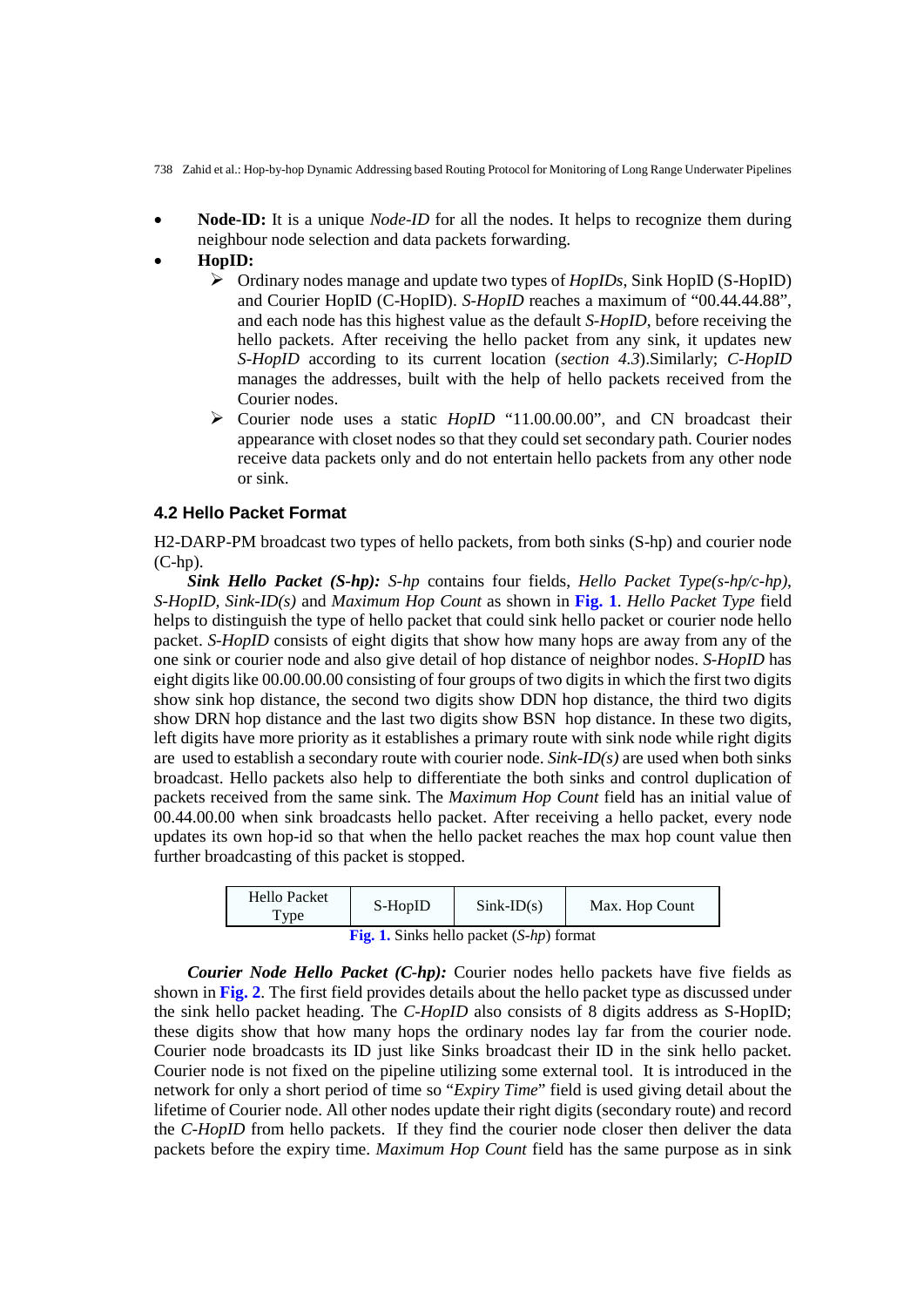hello packet; it stops the hello packet broadcasting when it reaches the maximum hopes.

| <b>Hello Packet</b><br>Type | $C-HopID$ | Courier-ID | Expiry Time              | Max. Hop Count |
|-----------------------------|-----------|------------|--------------------------|----------------|
|                             |           |            | $\overline{\phantom{a}}$ |                |

**Fig. 2.** Courier node hello packet (*C-hp*) format

# **4.3 Calculating and Assigning the HopIDs**

Every ordinary sensor node uses a default value of "11.44.44.88" as its *HopID* and "10.00.00.00 or 01.00.00.00" as its Sink-ID in the routing table until it receives the hello packet. Both the sinks start broadcasting hello packet simultaneously. After receiving this hello packet, all the other types of nodes start updating their own *HopID*. If any node receives hello packet directly from the sink then it updates its *S-HopID* left digit as 10.00.00.00. It then shows that the position of the node as one hop away from the primary sink and more hops away from any other sink. After updating its own address, each node also updates *S-hp* by adding its new *S-HopID*. This process repeats with all neighbour nodes; they update *S-HopIDs* and forward the updated hello packet to their neighbours. The Hello packet broadcast stops only when it reaches the maximum hop count. In our proposed topology, we used two sinks on both ends of the pipeline and their broadcast domain does not conflict with each other as the left sink covers till mid of the pipeline; the rest of the pipeline is covered by the right sink. These both sinks have their unique *Sink-ID*. The whole process is illustrated in **Fig. 4** and further clarified in **Algorithm 1** for assigning these *HopIDs*. The example of a node address distribution is shown in **Fig. 3**.



**Fig. 4.** Assigning *HopIDs* with the help of hello packet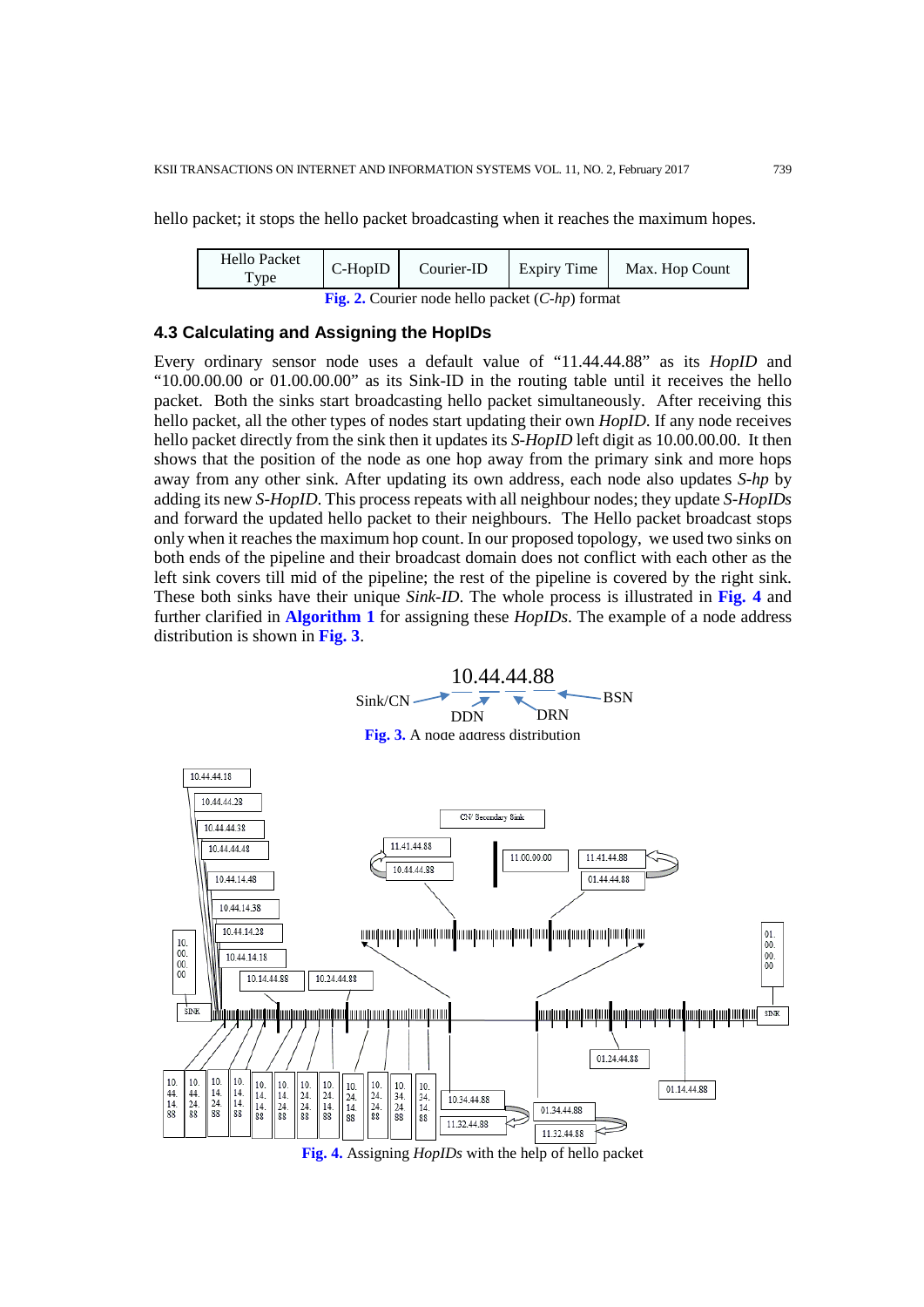#### **Algorithm 1.** Algorithm for assigning the *HopIDs* with the help of hello packets

*Two types of Hello packets (hp) broadcasts sink hello packet(S-hp) and courier hello packet(C-hp)* 

| From each Sink (S-hp) with             | $HopID$ " $N_{10,00,00,00}$ " or " $N_{01,00,00,00}$ "<br>Max Hop Count = $8$ for BSN<br>Max Hop Count = 4 for DRN<br>$Max Hop$ Count = 4 for DDN |
|----------------------------------------|---------------------------------------------------------------------------------------------------------------------------------------------------|
| From Courier node ( <b>C-hp</b> ) with | HopID " $N_{11,00,00,00}$ " &<br>Max Hop Count = $8$ for BSN<br>Max Hop Count $=$ 4 for DRN<br>Max Hop Count = $4$ for DDN                        |
| Default nodes addresses:               |                                                                                                                                                   |
| Right SINK ------- 01.00.00.00         |                                                                                                                                                   |
| Left SINK ------- 10.00.00.00          |                                                                                                                                                   |
|                                        | Courier Node $\frac{1}{100000000}$ (if more than 1, then increase like 12, 13 etc)                                                                |
| DDN node ------ 11.44.44.88            |                                                                                                                                                   |
| DRN node -------- 11.44.44.88          |                                                                                                                                                   |
| BSN node ------ 11.44.44.88            |                                                                                                                                                   |

*//Hello packet received from Left and Right SINK,s for primary path setting and after completion of this process, Courier node/CN nodes broadcast hp for secondary path setting*

#### *Notations*

- *1) S-hp-S-leftdigit:* Left digit of sink portion in S-hp HopID
- *2) S-hp-S-rightdigit: Right digit of sink portion in S-hp HopID*
- *3) S-hp- DDN-leftdigit: Left digit of DDN portion in S-hp HopID*
- *4) S-hp-DDN-rightdigit: Right digit of DDN portion in S-hp HopID*
- *5) S-hp-DRN-leftdigit: Left digit of DRN portion in S-hp HopID*
- *6) S-hp-DRN-rightdigit: Right digit of DRN portion in S-hp HopID*
- *7) S-hp-BSN-leftdigit: Left digit of BSN portion in S-hp HopID*
- *8) S-hp-BSN-rightdigit: Right digit of sink portion in S-hp HopID*
- *9) Node-ID-S-leftdigit: Left digit of sink portion in node own HopID*
- *10) Node-ID -S-rightdigit: Right digit of sink portion in node own HopID*
- *11) Node-ID-DDN-leftdigit: Left digit of DDN portion in node own HopID*
- *12) Node-ID-DDN-rightdigit: Right digit of DDN portion in node own HopID*
- *13) Node-ID-DRN-leftdigit: Left digit of DRN portion in node own HopID*
- *14) Node-ID-DRN-rightdigit: Right digit of DRN portion in node own HopID*
- *15) Node-ID-BSN-leftdigit: Left digit of BSN portion in node own HopID*
- *16) Node-ID-BSN-rightdigit: Right digit of sink portion in node own HopID*

#### *Input*

*Get received S-HopID "Nab.cd.ef.gh" from S-hp*

| $a = S$ -hp-S-leftdigit   | $b = S$ -hp-S-rightdigit   | $c = S$ -hp-DDN-leftdigit | $d= S-hp\text{-}DDN\text{-}rightdigit$ |
|---------------------------|----------------------------|---------------------------|----------------------------------------|
| $e = S$ -hp-DRN-leftdigit | $f = S$ -hp-DRN-rightdigit | $g = S$ -hp-BSN-leftdigit | $h = S$ -hp-BSN-rightdigit             |

*Node own HopID "Nwz.tu.rs.pq"*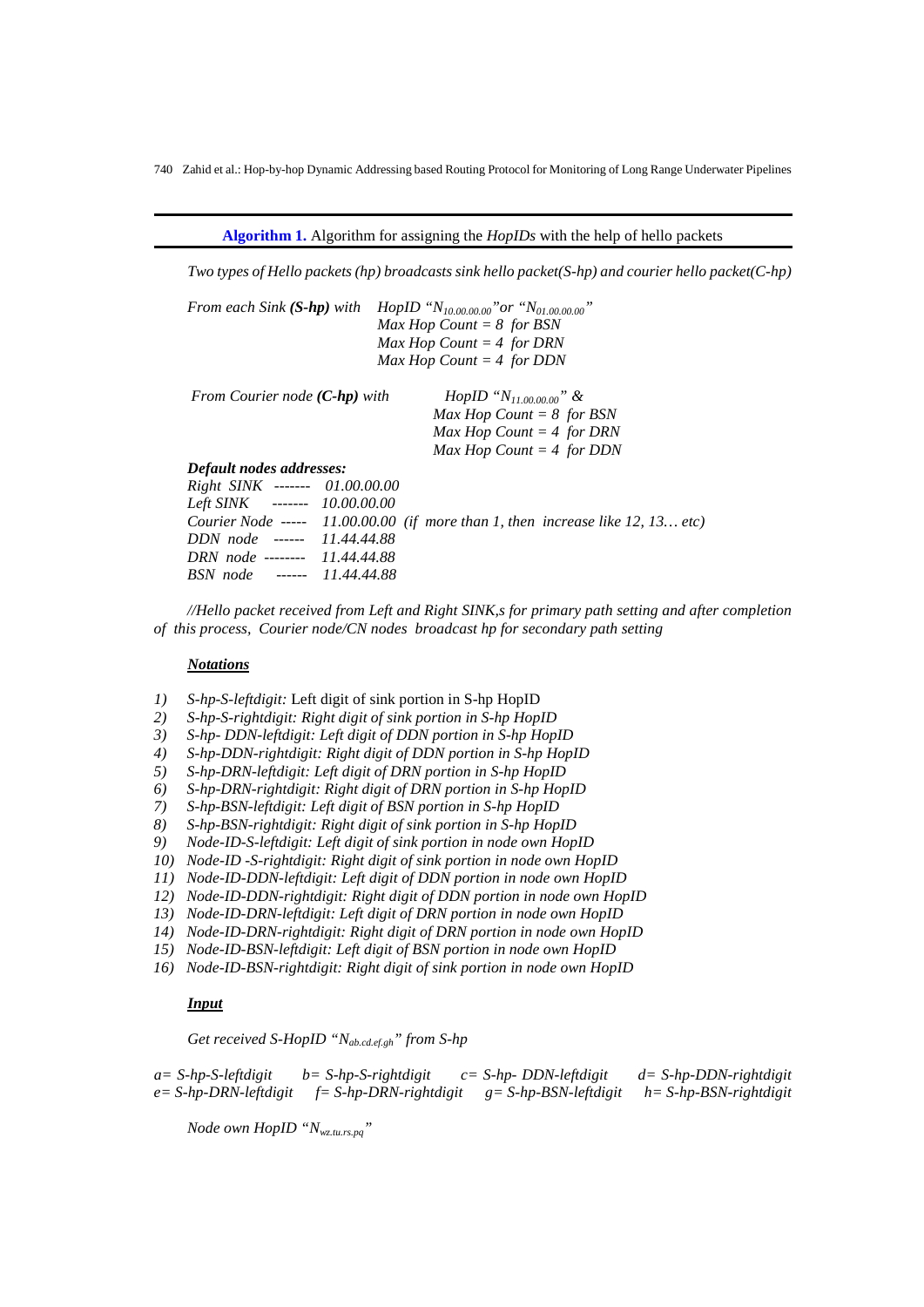| $w=Node-ID-S-left digit$      | $z=Node-ID-S-right digit$                                  | $t=Node-ID-DDN-left digit$ |
|-------------------------------|------------------------------------------------------------|----------------------------|
| $u = Node$ -ID-DDN-rightdigit | $r = Node$ -ID-DRN-leftdigit $s = Node$ -ID-DRN-rightdigit |                            |
| $p = Node$ -ID-BSN-leftdigit  | $q = Node$ -ID-BSN-rightdigit                              |                            |

#### *Process*

| 1.  | <b>If</b> Packet Type = $S$ -hp                     |                                                                                                            |
|-----|-----------------------------------------------------|------------------------------------------------------------------------------------------------------------|
|     | Switch (packet type) CASE 1: SINK-DDN Addressing    |                                                                                                            |
| 2.  |                                                     | procedure SINK-DRN ADDRESSING(hello packet Hop-ID, node Hop-ID)                                            |
| 3.  | for each DDN node                                   |                                                                                                            |
| 4.  | $\boldsymbol{d}\boldsymbol{o}$                      |                                                                                                            |
|     |                                                     |                                                                                                            |
| 5.  |                                                     | <b>if</b> (hp Sender== hp-SINK) & $\&$ (receiver node own_id== def_id) //Primary path setting              |
| 6.  |                                                     | $\int \int f a = 0 \&& b = 1 / a = 1 \&& b = 0) \&& (a = w \&& b = z / a = w \&& b = z / a = w \&& b = z)$ |
|     |                                                     | $\mathcal{N}$ check hp that is it from SINK but not from the same SINK?                                    |
| 7.  | $w=a$                                               | //update SINK address $1^{st}$ bit in own SINK hop address bit                                             |
|     | 8. $z=b$                                            | //update SINK address $2^{nd}$ bit in own SINK hop address bit                                             |
|     | 9. if $(c < t \& \& t = def)$                       | // if hp receiver in DDN and its $I^{st}$ bit is smaller than current bit                                  |
|     | 10. $t=c$                                           | // replace current bit with received hp value                                                              |
|     | $11. \t c++$                                        | //increment in hop count value of hp address                                                               |
|     |                                                     | 12. Repeat steps 9-11 when s-hp received by DRN and BSN compare their $Ist$ bit with S-hp hop id if its    |
|     | smaller then replace its value with s-hp hop value. |                                                                                                            |
| 13. | as reach max hop count $\}$ //stop the iteration    |                                                                                                            |
|     |                                                     | 14. <b>else</b> f $f(a=1 \& b=1)$ // Secondary/Secondary Path Setting when CN broadcast hp                 |
|     | 15. $\{w = a\}$                                     | //update SINK/CN address $Ist$ bit in own SINK address bit                                                 |
|     | 16. $z=b$                                           | //update SINK/CN address $2^{nd}$ bit in own SINK address bit                                              |
|     | 17. If $(d < u \& d = def)$                         | // if hp receiving DDN address $2^{nd}$ bit is smaller than current bit                                    |
|     | 18. $u = d$                                         | // replace current bit with received hp value                                                              |
|     |                                                     |                                                                                                            |

- *19. d++ //increment in hop count value of hp address*
- *20. Repeat steps 17-19 when hp received by DRN and BSN compare their 2nd bit with C-hp hop id if its smaller then replace its value with C-hp hop value.}*
- *21. else {max hop count }} //stop the iteration*
- *22. end for*
- *23. end procedure*

#### *CASE 2: DDN-DRN Addressing*

- *24. procedure DDN-DRN ADDRESSING(hello packet, node ID)*
- *25. for each DRN node*
- *26. do*
- 27. *if*( $hp_type == hp-ddn)$  & & ( $own_id == def_id$ )
- *28. { if (a=0 && b=1 || a=1 && b=0) &&(a=w &b=z &c=0&d=0) //Primary path setting*
- *29. w=a*
- *30. z=b*
- *31. t=c*
- *32. u=d*
- *33. if (r<e)*
- *34. r=e*
- *35. r++*
- *36. Repeat steps 33-35 when hp received by DRN and BSN compare their 1st bit with S-hp hop id of BSN portion if its smaller then replace its value with s-hp hop value.*
- *37. as reach max hop count } //stop the iteration*
- *39. {w=a*
- *38. Else { if(a=1 && b=1) // Secondary Path Setting*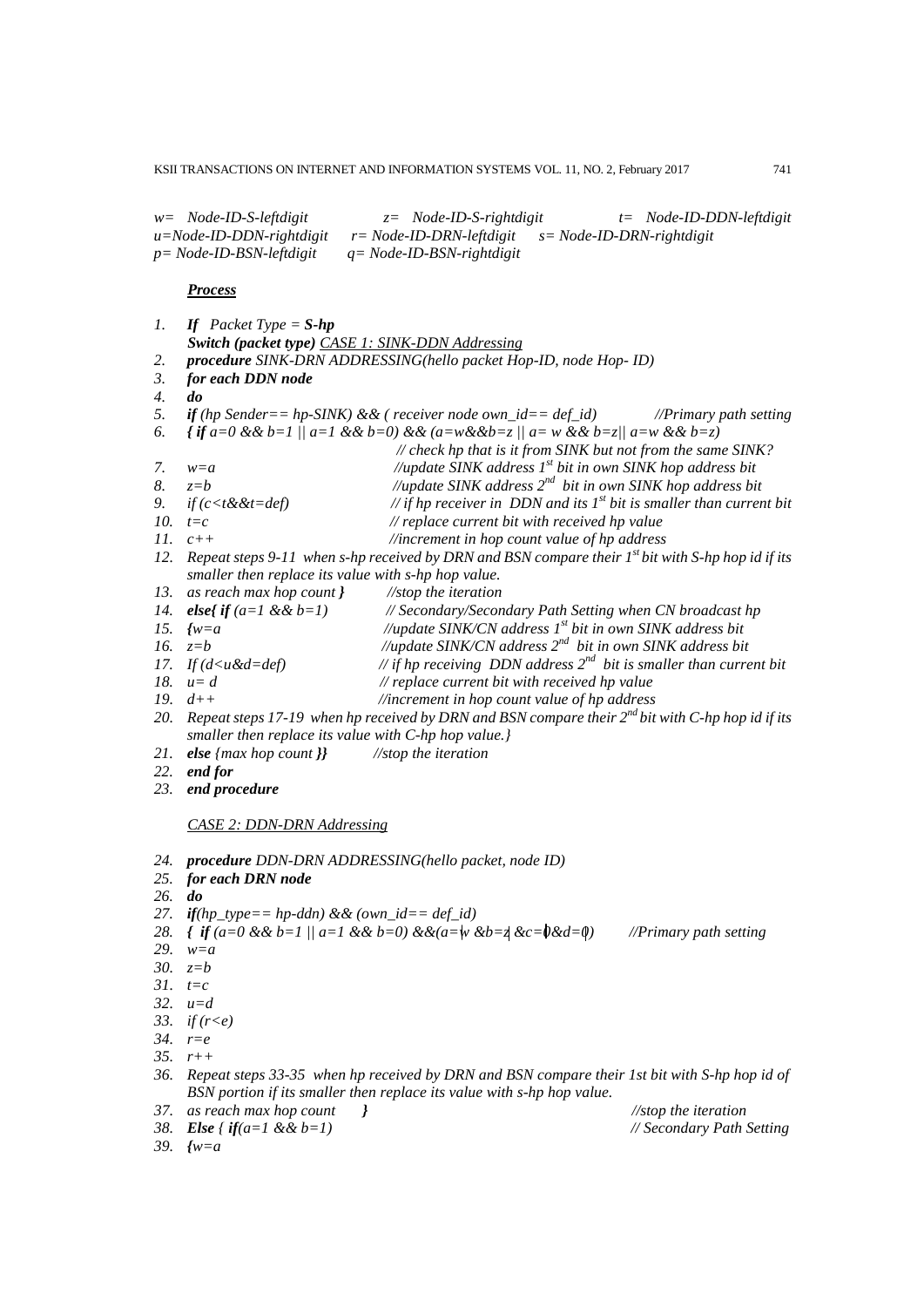- *40. z=b*
- *41. t=c*
- *42. u=d*
- *43. If (s<f)*
- *44. s= f*
- *45. s++*
- *46. Repeat steps 43-45 when hp received by DRN and BSN compare their 2nd bit with C-hp hop id if its smaller then replace its value with C-hphop value.}*
- *47. else{max hop count } //stop the iteration*
- *48. end for*

*49. end procedure*

# *CASE 3: DRN-BSN Addressing*

- *50. procedure DRN-BSN ADDRESSING(hello packet, node ID)*
- *51. for each BSN node*
- *52. do*
- *53. if*  $(hp_typ == hp-drn) \& \& (own_id == def_id)$
- *54. { if (a=0 && b=1 || a=1 && b=0) &&(a=w &b=z &c=0&d=0&e=0&f=0) //Primary path setting*
- *55. r=e*
- *56. s=f*
- *57. if (p<g)*
- *58. p=g*
- *59. p++*
- *60. Repeat steps 57-59 when hp received by other BSN compare their 1st bit with S-hp hop id of BSN portion if its smaller then replace its value with s-hp hop value.*
- *61. as reach max hop count } //stop the iteration*
- *62. Else{ if(a=1 && b=1) //Secondary Path Setting*
- *63. {r=e*
- *64. s=f*
- *65. If (q<h)*
- *66. q= h*
- *67. q++*
- *68. Repeat steps 65-67 when hp received by other BSN compare their 2nd bit with S-hp hop id of BSN portion if its smaller then replace its value with s-hp hop value.}*
- *69. else {max hop count }} //stop the iteration*
- *70. end for*
- *71. end procedure*
- *72. end Switch*
- *73. if Packet Type = SINK-hp// Default setting of hp broadcasting and general updating of each node address*
- *74. Max. Hop Count - 1*
- *75. if Max Hop Count > 0 then //if maximum hop count is not equal to zero*
- *76. Update SINK-hp*  $\triangleleft$  *Own SINK-HopID //each node update its own SINK hopID with SINK-hp*
- *77. Broadcast SINK-hp further // broadcast hello packet to other neighbor nodes*
- *78. else*
- *79. No further broadcast for this SINK-hp*
- *80. end if*
- 
- 81. *end if*<br>82. *if* Packet Type = **C-hp**
- *82. if Packet Type = C-hp // similar steps repeated for courier node hello packets*

*83. Max Hop Count - 1*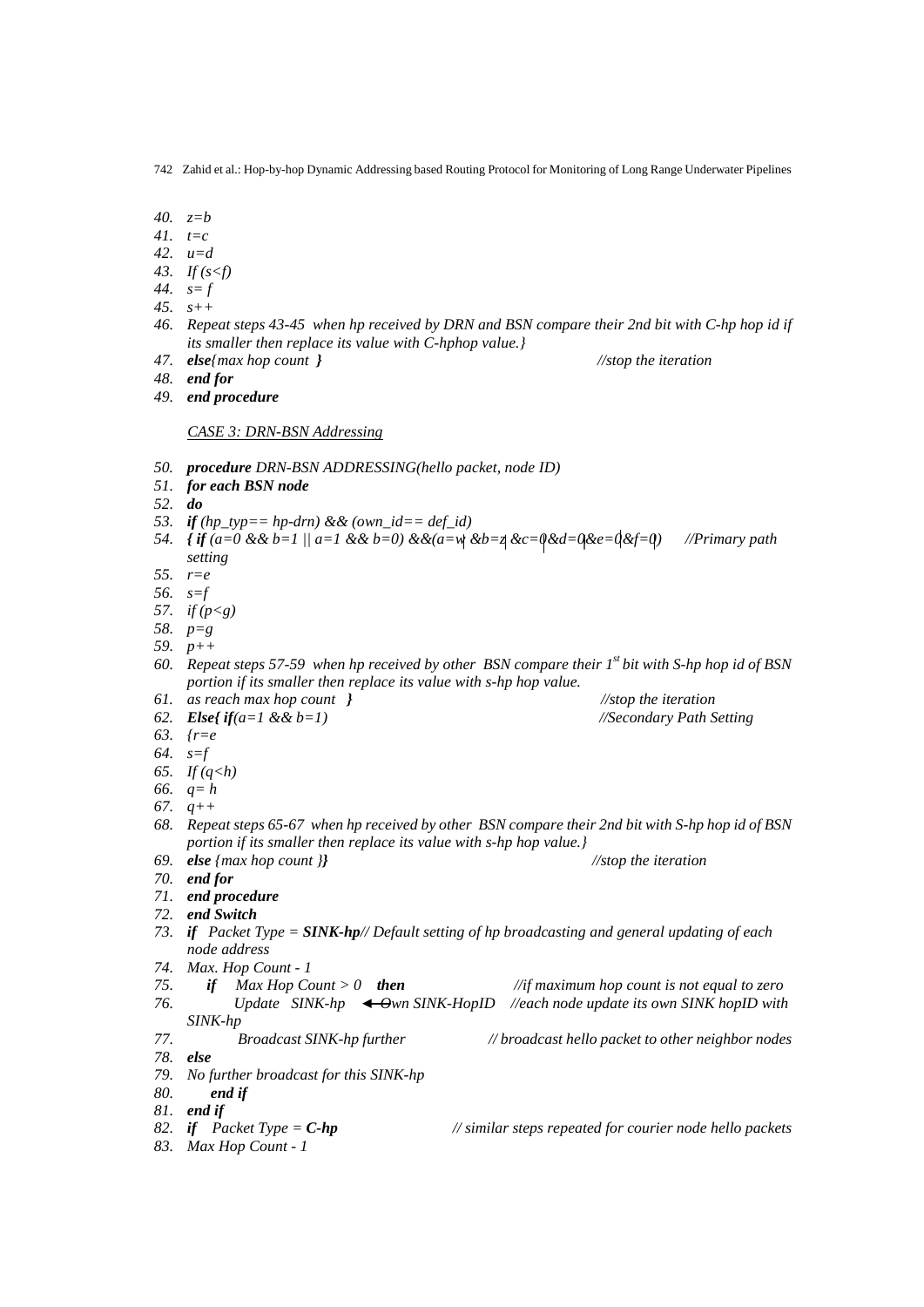*84. if Max Hop Count >0 then Update*  $C-hp \leftarrow Own C-HopID$  *Broadcast C-hp further*

*85. else* 

*86. No further broadcast for this C-hp*

*87. end If*

*88. end If*

*Output:* All nodes have updated their own Hop IDs after receiving hello packets from sink or courier node.

Likewise, *S-hp* all ordinary nodes receive *C-hp* of the courier node. The process of each node's hop address updating is in similar manner as described by sink hello packet updating process. The core purpose of courier node is to establish a secondary path in order to minimize the delay whereas it is deployed on top of the middle area of the pipeline because middle area nodes being farthest from both the sinks face a higher delay. *C-hp* updates only the right hop digit of each node address and establishes the secondary route for all the ordinary types of nodes. Each node updates its right digit to set its secondary path and forward the *C-hp* with new *C-HopID.* It is also required that all nodes record their courier node *Node-ID* and then update the *C-HopID*. Now each node has two routes i.e. primary route is established toward primary sink and secondary route towards the courier node. The proposed addressing scheme makes it easy for each node to calculate the shortest route either towards the sink or courier node. This idea works by checking the neighbor nodes hop address left and right digits. This is important to clarify the reason of using the secondary route for a courier node. Firstly, the long length of pipelines increases the delay in underwater communication between nodes and the sinks. Secondly, it does not remain feasible to deploy sink node near the middle of pipeline in the deep sea. Therefore, the introduction of courier node stays much helpful to decrease the delay in data collection from middle nodes of the pipeline. We have used one courier node but in the case of thousand miles pipeline length, more courier nodes can be easily added to this network. We have also tried to minimize the workload on the ordinary nodes as they retain only one entry routing table as shown in **Table 2**.

| <b>Hello Packet</b>                           | <b>SINK-DDN</b>  | <b>SINK-DRN</b> | <b>INK-BSN</b> | <b>DDN-DRN</b> | <b>DDN-BSN</b> | <b>DRN-BSN</b> |
|-----------------------------------------------|------------------|-----------------|----------------|----------------|----------------|----------------|
| <b>Type &amp;hop</b>                          | <b>Addresses</b> |                 |                |                |                |                |
| ID                                            |                  |                 |                |                |                |                |
| Default hop<br>address in hp<br>(00.00.00.00) | 01.14.00.00      | 01.00.14.00     | 01.00.00.18    | 01.14.14.00    | 01.14.00.18    | 01.14.14.18    |
|                                               | 01.24.00.00      | 01.00.24.00     | 01.00.00.28    | 01.14.24.00    | 01.14.00.28    | 01.14.14.28    |
|                                               | 01.34.00.00      | 01.00.34.00     | 01.00.00.38    | 01.14.34.00    | 01.14.00.38    | 01.14.14.38    |
|                                               | 01.44.00.00      | 01.00.44.00     | 01.00.00.48    | 01.14.44.00    | 01.14.00.48    | 01.14.14.48    |
|                                               |                  |                 | 01.00.00.58    |                | 01.14.00.58    | 01.14.14.58    |
|                                               |                  |                 | 01.00.00.68    |                | 01.14.00.68    | 01.14.14.68    |
|                                               |                  |                 | 01.00.00.78    |                | 01.14.00.78    | 01.14.14.78    |
|                                               |                  |                 | 01.00.00.88    |                | 01.14.00.88    | 01.14.14.88    |

**Table 2.** Address update for Primary path setting with sink

**Table 2** discusses an idea that how sink hello packet circulate and update addresses of the different types of nodes. Before receiving a hello packet, all nodes consist of default address (11.44.44.88). After arrival of the hello packet, each node starts updating the left bit of hop ID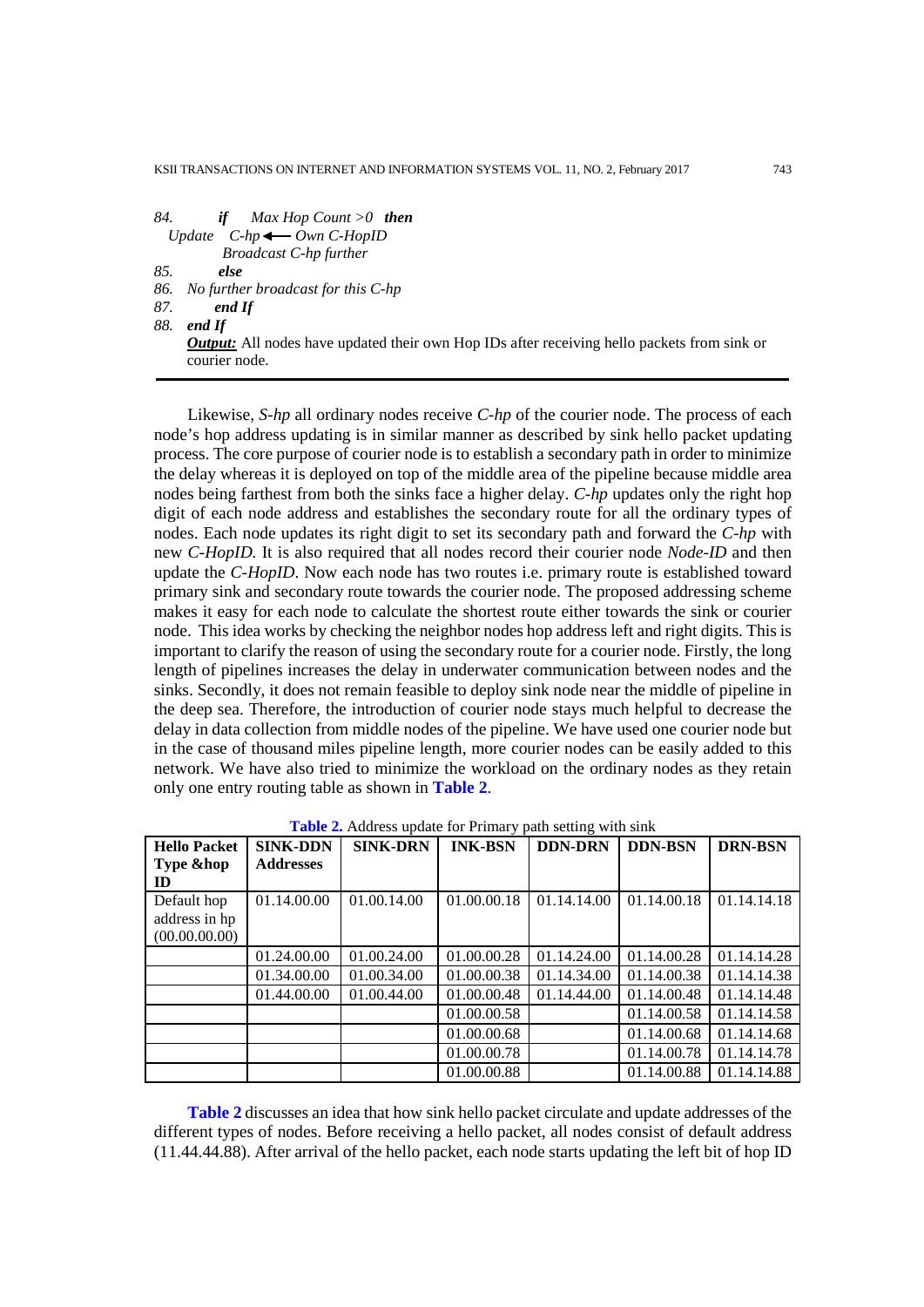as shown in **Fig. 6**. For example, if sink or CN sends a packet to DDN then DDN node updates its first two defaults bits (11) according to hello packet sink ID so it becomes either 01(left SINKID) or 10(right SINKID). After that it updates DDN hop address portion to 14 from 44 (default address). This updated address 14 of DDN portion means that sink lays one hop away on the primary path. Further, it broadcast hello packet to the next hop node with updated hop address; when the next DDN receive hello packet then it updates its address 24 and so on. A similar pattern is followed by DRN and BSN nodes for updating of their hop addresses. All nodes update only left bit of their addresses as a left bit is utilized for primary route establishment either towards the left or right SINK. The hello packet broadcasting process starts from the left and right SINKs simultaneously and stops at the maximum hop count value till mid position of the pipeline. The total length of the pipeline is equally divided into two sinks; left SINK to get coverage from the left corner till the mid of pipeline while the right SINK is covered from right corner till the mid of pipeline.

| <b>Hello Packet</b><br>Type & hop<br>$\mathbf{D}$ | <b>CN-DDN</b><br><b>Addresses</b> | <b>CN-DRN</b> | <b>CN-BSN</b> | DDN-<br><b>DRN</b> | <b>DDN-BSN</b> | <b>DRN-BSN</b> |
|---------------------------------------------------|-----------------------------------|---------------|---------------|--------------------|----------------|----------------|
| Default hop<br>address in hp<br>(00.00.00.00)     | 11.14.00.00                       | 11.00.14.00   | 11.00.00.18   | 11.14.14.00        | 01.14.00.18    | 01.14.14.18    |
|                                                   | 11.23.00.00                       | 11.00.23.00   | 11.00.00.27   | 11.14.23.00        | 01.14.00.27    | 01.14.14.27    |
|                                                   | 11.32.00.00                       | 11.00.32.00   | 11.00.00.36   | 11.14.32.00        | 01.14.00.36    | 01.14.14.36    |
|                                                   | 11.41.00.00                       | 11.00.41.00   | 11.00.00.45   | 11.14.41.00        | 01.14.00.45    | 01.14.14.45    |
|                                                   |                                   |               | 11.00.00.54   |                    | 01.14.00.54    | 01.14.14.54    |
|                                                   |                                   |               | 11.00.00.63   |                    | 01.14.00.63    | 01.14.14.63    |
|                                                   |                                   |               | 11.00.00.72   |                    | 01.14.00.72    | 01.14.14.72    |
|                                                   |                                   |               | 11.00.00.81   |                    | 01.14.00.81    | 01.14.14.81    |

**Table 3.** Address update for secondary path setting with courier node

Due to higher delay and lower bandwidth support in an underwater environment, the middle nodes surely face higher latency problem being farthest from both the Sinks. In this regard, we have introduced a higher frequency courier node installed on the surface by floating buoy on top of the mid of pipeline. Courier node also broadcast hello packet to establish the secondary route by updating the hop address bit of all the nodes. **Table 3** presents the address updating process of the C-hp. In this process after receiving the courier hello packet(C-hp), each type of nodes update their right bit of own hop address and establish secondary route toward the courier node.

# **4.4 Data Packet Format**

The data packet format for H2-DARP-PM is presented in **Fig. 5**. Each data packet consists of four control fields, namely; Source Node-ID, Next hop Node-ID, Packet Sequence Number, Destination ID and one Data field consisting of sensed data.

| Node-ID Node-ID Number Node-ID | Source | Next hop   Packet Seq.   Destination |  | Data |
|--------------------------------|--------|--------------------------------------|--|------|
|--------------------------------|--------|--------------------------------------|--|------|

**Fig. 5.** H2-DARP-PM data packet format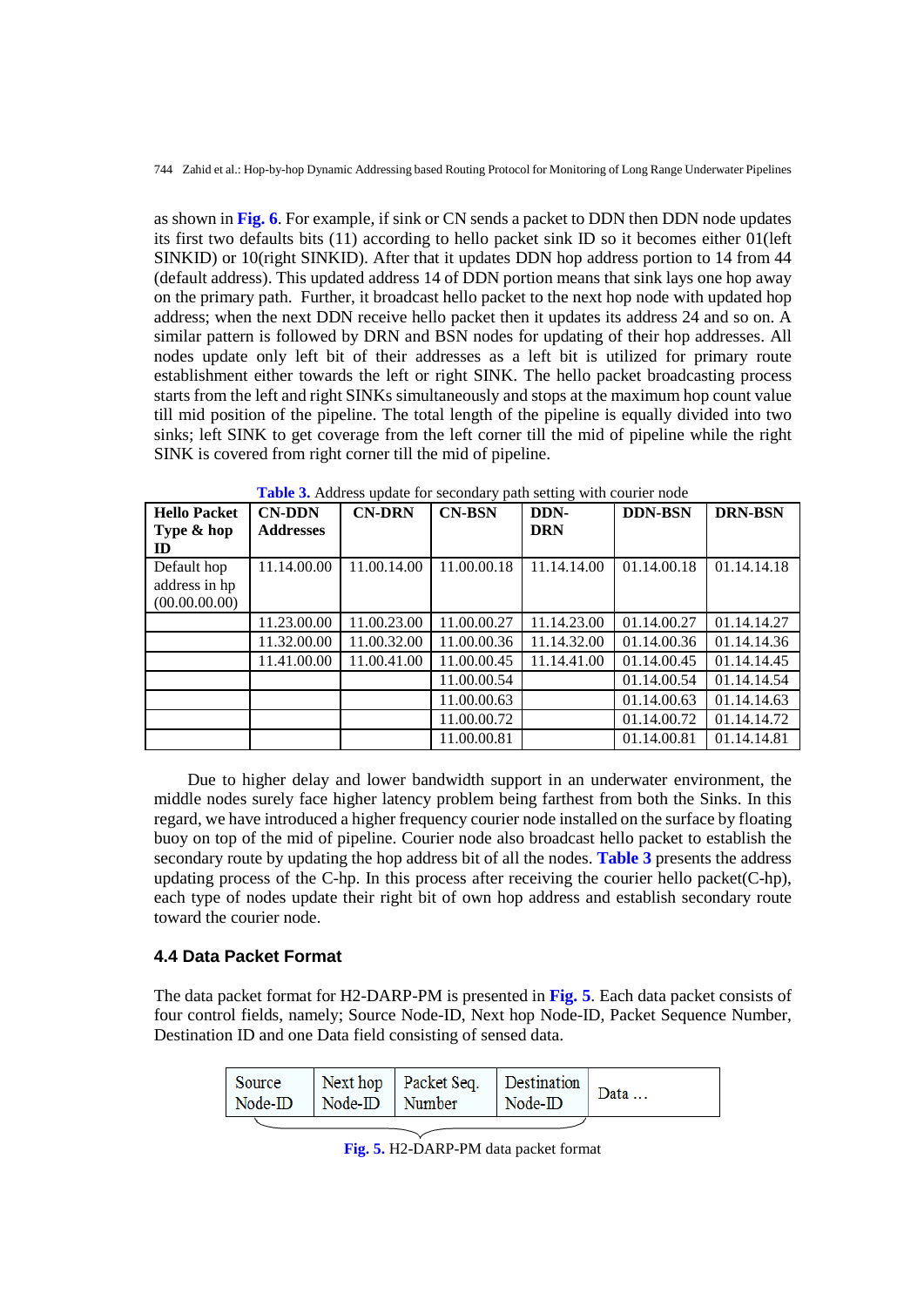*Source Node-ID* is used to share the *Node-ID* of that node having the data packet and wants to be transferred it to the sink or courier node*.* Before forwarding the data packet, each source node collects details of its neighbor nodes and selects *Next hop Node-ID* for packet forwarding. The forwarder node is then selected among the neighbor nodes being nearer to either the sink or the courier node. *Packet Sequence Number* is assigned by a source node for maintaining the integrity of the data and to be on the safe side from packet loss. *Destination ID*  contains one value among these three "01, 10, 11", being the *ID* of either sink or courier node. These IDs therefore, help in delivering the data packets to any one of the closest sink or courier node.

### **4.5 Data Packet Forwarding Process**

**Fig. 6(b)** explains data packet forwarding process that how source node selects the next hop for the data delivery. A source node N65 has a data packet with its own *HopIDs* 10.44.44.18 (*C-HopIDs* is default=8 which means there is no courier node available in this area); it broadcasts "*Inquiry Request"* message to its neighbours in order to request about their *HopIDs.* This "*Inquiry Request"* message contains only the *Node-ID* of the requesting node. After getting this inquiry message, all neighbours nodes respond as "*Inquiry Reply"* message having four fields, *Node-ID*, *Node Type, S-HopID, C-HopID* of replying nodes. For example, nodes N63, N64, N66, and N67 are in the range of source node (N65) so they inquiry reply with their *Node-ID*s and *HopIDs*. After receiving all neighbour nodes replies, N65 lists down all the *Inquiry replies* and at first try it attempt to select the higher level neighbour node; if it doesn't find the higher neighbour node then selects the same level of a node closer to the sink/courier *node.* The **Fig. 6(b)** shows nodes N66 and N67 as declared candidates for the Next Hop because both of these have smaller *S-HopIDs* as compared to *S-HopID* of the source node. In this regard, N66 wins the competition due to the higher level node (DRN). The BSN type of a source node (N65) selects the next hop and forwards the data packet to the DRN type node N66 in the range of source node. In some cases, if all neighbours are of the same type of nodes and possibly have the minimum *HopIDs*, then the node closer to the sink stands as eligible to be selected as the next hop. **Fig. 6(a)** presents almost the similar procedure as shown in **Fig. 6(b)**, only with the addition of following flat communication model; whereas there is no need to follow the hierarchy of nodes and all types of nodes communicate with each other existing at the same level or different levels.



(a) Selecting the Next Hop in primary path toward sink (in flat communication model)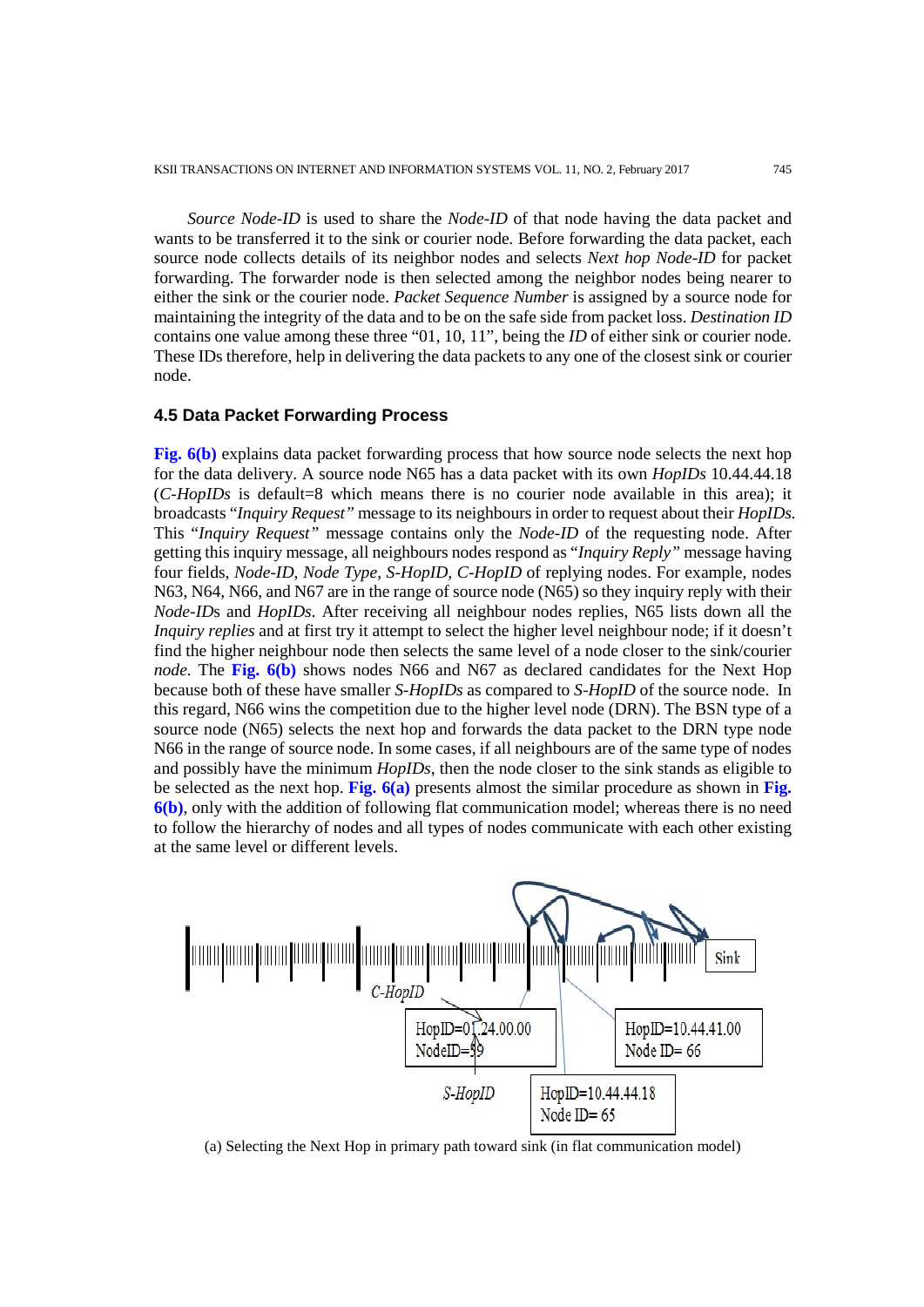

(b) Selecting the Next Hop in primary path towards sink (in hierarchical communication model) **Fig. 6.** Selecting the Next Hop node for the data delivery process

In case two BSN source nodes (N65 and N88) are ready to send their data packets simultaneously towards the sink, then N88 requests its neighbours for their *HopIDs*; N86, N87, N89 and sink being in its range, reply with their *HopIDs*. *C-HopID* right digit of its neighbour nodes IDs is still default showing the unavailability of courier node so the source node forward the packet to N89 or direct towards the primary sink. If N89 receive packet, then similar process is repeated for the selection of next hop and it continues till the data packet reaches the sink. In this scenario, courier node is not available or lies at the higher hops distance from these nodes as compared to the sink.

Another scenario is showing in **Fig. 7** that demonstrates the packet forwarding process with the availability of courier node. The HopIDs of few nodes is shown in **Table 4**. In this case, N68 being the source node broadcast inquiry request to its neighbor nodes in order to get their details. Here N69, N67 and N70 as its closest neighbors, reply their details to the source node. The availability of the courier node is shown in their replied HopID. After this, the source node sorts out the neighbor nodes HopIDs list and select the next hop with a minimum number of hops involved to reach any sink or the courier node. **Fig. 10** and neighbor nodes addresses show the courier node closer to the source node than the sink. In this situation, N69 is upper-level DRN node with smaller C-HopID considered as the next hop. After receiving the data packet, N69 repeats the same procedure and continue it till the data packet reaches the courier node. The data packet forwarding process is further defined in **Algorithm 2**.

In efficient packet forwarding, it is highly important to be considered the failure nodes. As it is not possible that always source node get response from the neighbour node having smaller HopIDs. In this regard, most of the times neighbour nodes do not respond to source node's inquiry request, particularly in sparse nodes deployments. Therefore, H2-DARP-PM efficiently addressed these issues by adding the waiting time in inquiry request; this time is defined in section (**Section 4.6**) where source node tries three times to get the neighbour HopIDs. After the third try, if no response receives then the source node consider that no neighbour node of higher level is available. Consequently, it forward the data packet towards the node on the same level shown in **Fig. 6(a)** with the HopID closer to sink. These three attempts to an upper-level node are helpful to get the refined results of packet delivery ratios and end-to-end delays. There is also a chance of worst cases when source node is not able to communicate with any other node; this issue is resolved by changing the communication range and source node tries to get inquiry replies of next nodes to its neighbours [\[3,](#page-28-2) [42\]](#page-31-4).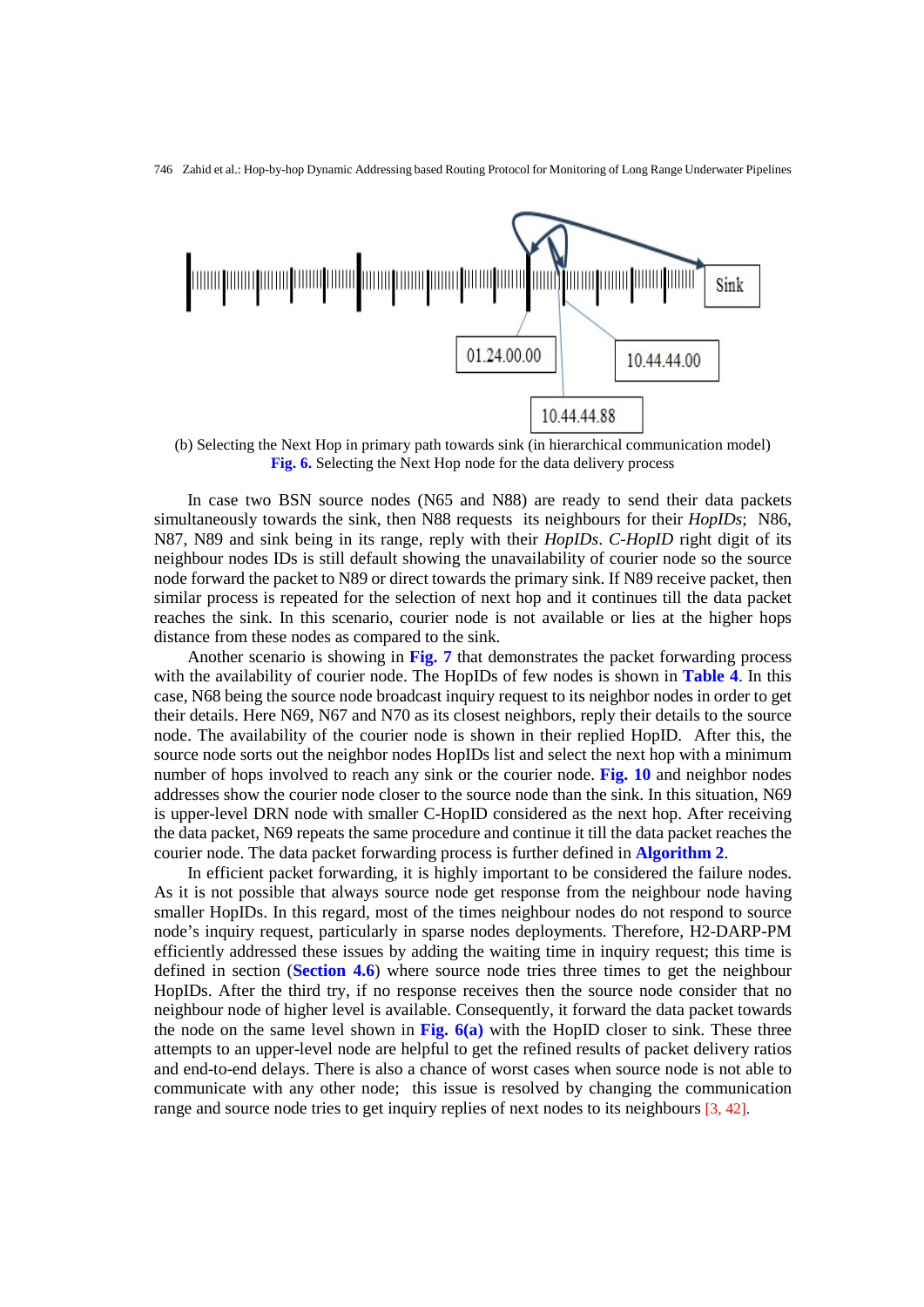

**Fig. 7.** Selecting the Next Hop in secondary path toward CN

| <b>Jode-ID</b>  | <b>Jode Type</b> | -HopID (left bit) | :-HopID (right bit) |
|-----------------|------------------|-------------------|---------------------|
| N <sub>66</sub> | <b>BSN</b>       | 10.21.41.61       | 11.21.41.61         |
| N67             | <b>BSN</b>       | 10.21.41.71       | 11.21.41.71         |
| N68             | <b>BSN</b>       | 10.21.41.81       | 11.21.41.81         |
| N <sub>69</sub> | <b>DRN</b>       | 10.21.41.00       | 11.21.41.00         |
| N70             | <b>BSN</b>       | 10.21.41.11       | 11.21.41.11         |
| N87             | <b>BSN</b>       | 10.44.44.38       | 10.44.44.38         |
| N88             | <b>BSN</b>       | 10.44.44.28       | 10.44.44.28         |
| N89             | <b>BSN</b>       | 10.44.44.18       | 10.44.44.18         |
| N40             | <b>BSN</b>       | 10.31.41.81       | 11.31.41.81         |
| N41             | DRN              | 10.31.21.00       | 11.31.21.00         |
| C <sub>1</sub>  | <b>CN</b>        | N/A               | 11.00.00.00         |
| N <sub>60</sub> | DDN              | 10.21.00.00       | 11.21.00.00         |
| N61             | <b>BSN</b>       | 10.21.44.81       | 11.21.44.81         |

The packet delivery ratios for H2-DARP-PM do not fully depend on the network density or sparseness. Moreover, we improve its performance by using distributed topology network and heterogeneous types of sensors. To minimize the traffic load, we define that after receiving the Inquiry Request message, only the hierarchically higher level neighbour nodes and same level nodes with smaller HopIDs may reply. In the case of a sparse network, all the neighbour nodes respond to the Inquiry Request.

**Algorithm 2.** Forwarding the data packets with the help of *HopIDs*

**Input: Data packet (***dp***) ready to send** (BSNs initially generate dp and forward to next hop then same procedure repeats by each next hops till dp arrive at any sink)

#### **Process:**

- *1. Procedure PACKET FORWARDING(dp, next hopIDs)*
- *2. If*  $Next Hop \neq Expire$ <br>*3. Forward dp to Next Hop*
- *3. Forward dp to Next Hop*
- *4. If Ack. Received = Yes*
- *5. If next dp ready = yes*
- *6. go to step 2*
- *7. Else*
- *8. wait until dp ready*
- *9. End If*
- *10. Else*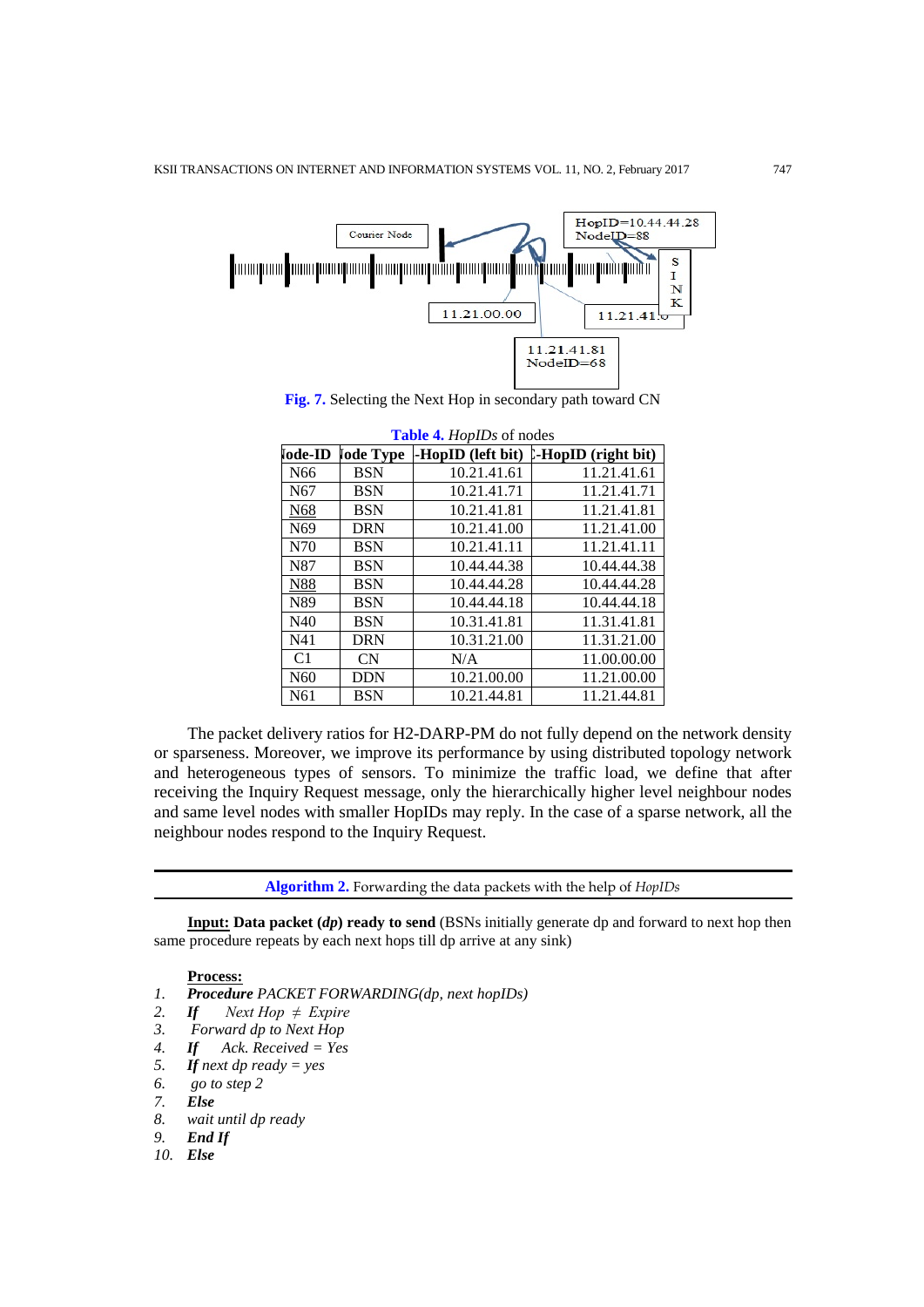- *11. go to step 14*
- *12. End If*
- *13. Else*
- *14. Request Count for this dp= 0*
- *15. Request neighbours for HopIDs*
- *16. Req. Count+1*
- *17. If Current HopID>= dp Source HopID& Request Count < 3Then\* Discard Inquiry Reply of Source node*
- *18. Replied HopIDs put in array Sort out and get the Minimum of both S-HopID and C-HopID (Min. S-HopID & Min. C-HopID)*
- *19. Else*
- *20. Replied HopIDs put in array Sort out and get the Minimum of both S-HopID and C-HopID (Min. S-HopID & Min. C-HopID)*
- *21. End If*
- *22. Compare (Min. S-HopID) & (Min. C-HopID) and get Smaller (SML-HopID)*
- *23. If Request Count < 4 Then*
- *24. If SML. HopID< Own HopID Then*
- 25. *Next Hop*  $\leftarrow$  *Node-ID of SML. HopID*
- *26. go to line 2*
- *27. Else*
- *28. Wait defined amount of time //Section 4.6*

*29. go to step 15*

- *30. End If*
- *31. Else*
- *32. Forward dp to Node-ID of SML. HopID, Until packets in buffer, are available*
- *33. End If*
- *34. End Procedure*

**Output:** All generated data packets delivered to either the sink or courier node.

 *---------------------------------------------------------------------------------------------------------------------* \* Is current *dp* received from an upper-level node? If so then don't consider the inquiry reply from that source node.

# **4.6 Calculating the Waiting Time**

When a source or forwarding node does not find next hop neighbour belonging to the upper-level nodes at first attempt then it may take two more tries to find upper-level nodes before sending it towards the same level nodes. We have assigned waiting time intervals that values are between [0 and10], where 0 means no wait and 10 is the maximum wait in the worst situations. We calculate the waiting time i.e. Time<sub>l</sub> in (1) against the  $1<sup>st</sup>$  inquiry request depending upon the number of nodes reply. In the case of getting no any response from upper-level neighbour nodes, the  $2<sup>nd</sup>$  time inquiry request is broadcasted.

$$
\text{Time }_{l} = \frac{K}{n_1 + 1} \tag{1}
$$

Here *K* stays constant that has the maximum value of waiting time between 0-10 and  $n_1$ represent the total nodes replies in the first inquiry request. After the  $2<sup>nd</sup>$  try, if it still does not find any node from the upper layers then it waits for *Time*, as in (2) depending on two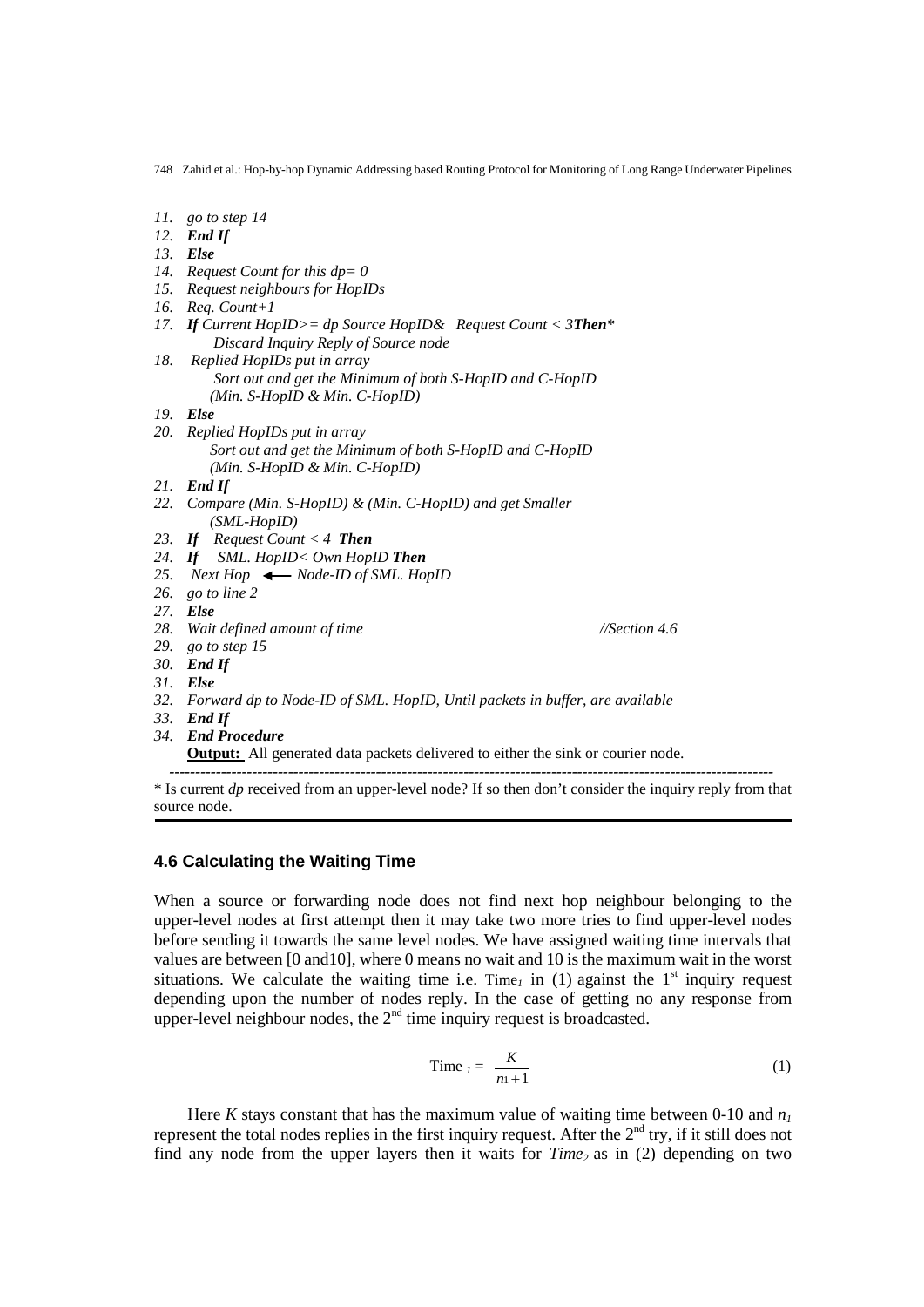parameters; firstly, the number of nodes replayed after the  $2<sup>nd</sup>$  inquiry request and secondly, the difference between the number of nodes in the  $1<sup>st</sup>$  and  $2<sup>nd</sup>$  inquiry request. We then get the average of these parameters.

$$
Time_{2} = \left[\frac{K}{|n_{2} - n_{1}| + 1} + \frac{K}{n_{2} + 1}\right]
$$
\n(2)

Here K is a constant and  $n_2$  is the number of neighbour nodes replied in the  $2<sup>nd</sup>$  request. From (1) and (2) it is clear that the waiting time depends on the accessibility of higher level neighbour nodes and a number of the nodes reply. These parameters work inversely to the waiting time because when the waiting time begins to decrease then one or both of them begin to increase.

#### **4.7 Route Updating and Maintenance**

Due to the sparse networks and energy issues in underwater environment, nodes either die or fail to communicate ultimately not being able to participate in packet forwarding process. While this happens, the source node increases its range and able to trace the nodes next to its immediate neighbours, both at upper and same level nodes. Each node ID consists of complete details such as the type of the node giving a response and number of hops required to reach the sink or courier node. It is not always necessary to deliver data packets to the primary sink only as data packets can also be delivered to courier node using secondary path.

Although the proposed addressing scheme can be used for any kind of LSN but we focus particularly on the underwater oil and gas pipeline monitoring application, where sampling of the data for pipeline status is mostly required after frequent intervals. In order to conserve energy resources, nodes only operate during data sampling, afterwards nodes switch to sleeping mode or shutdown transceiver. The time intervals for sensing and sleeping are scheduled depending upon the application environment and requirements of the network. The underwater pipeline monitoring networks are mostly designed for the long range and periodic times. These sampling intervals do not require changing of HopIDs, as nodes are static and fixed with the pipeline surface. In the current scenario, we have used one courier node but if the number of courier nodes increase then updating of HopIDs may also be required. For long-term monitoring operations; these HopIDs are updated at the time of introducing new courier nodes in the network. In the case of courier node leaving the network, the HopIDs of the secondary path reset the default values throughout the network; but if again a new courier enters the network then it broadcast new hello packets for updating the secondary path HopIDs of the closer nodes.

We also suggest a strategy for overcoming the failure nodes issue by extending the range of source node bypassing the failure nodes. If source node still does not get any response, then it further increases its range until it reaches the maximal value. If even in maximal range the failure nodes and broken links are not bypassed then in that case, the message is dropped. We have proposed the maximal range of the each type of sensor and is represented as M=3 telling that a node can bypass the maximum number of 3 broken links or failure nodes.

# **5. Performance Evaluation**

In this section, we have evaluated performance of the H2-DARP-PM through extensive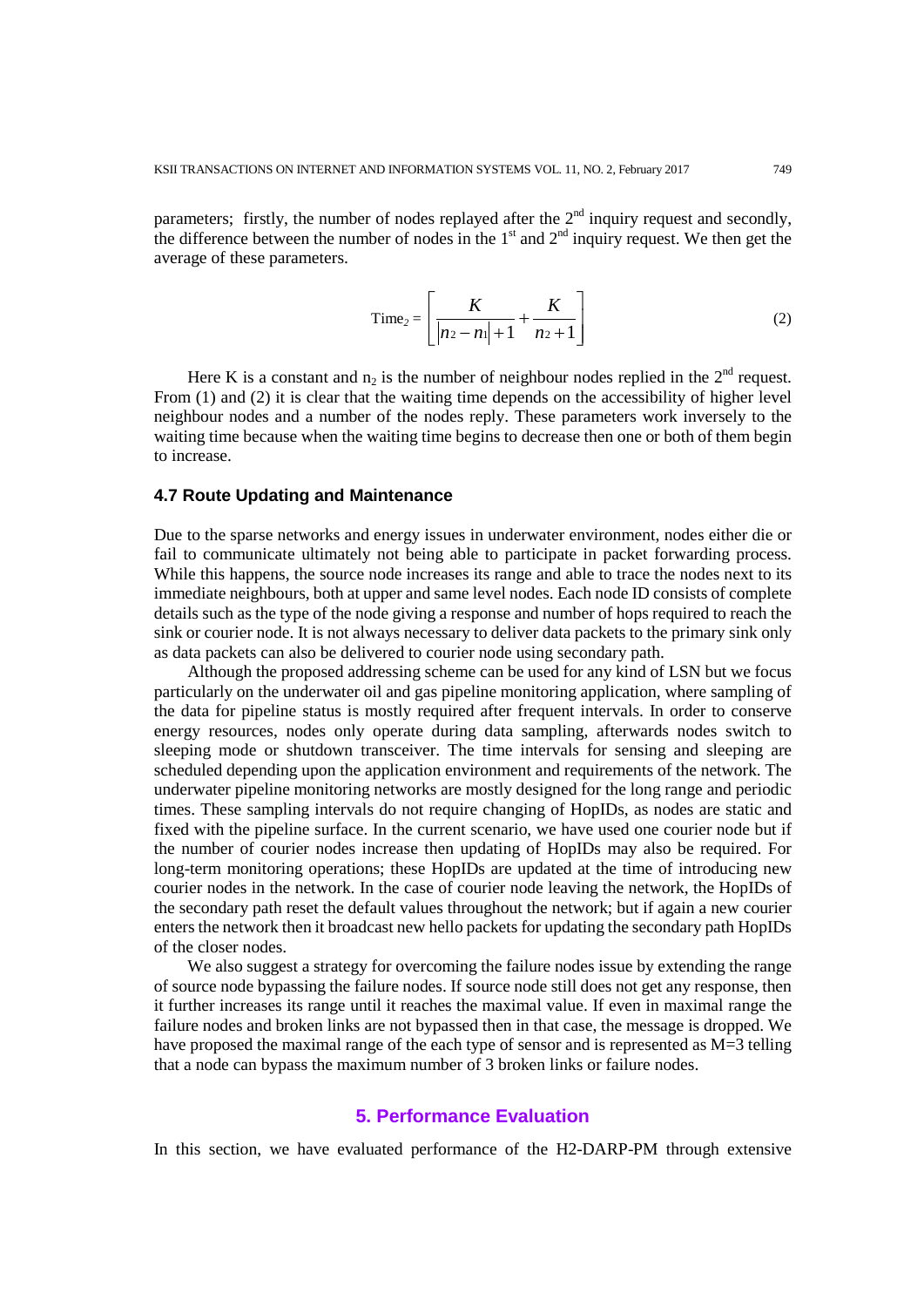simulations using Aqua-Sim (NS-2 based) simulator. For this purpose, the considered simulation parameters are listed in **Table 5**. The process of data delivery is completed by a minimum number of hops with three heterogeneous types of sensors starting from the BSN towards the sink or CN. The deployment of CNs is optional as our proposed routing protocol can complete its task without their presence. However, for better resource usage, we used a small number of CNs i.e. 1% or 2 % of total the sensor nodes. All sensor nodes are static and fixed with the pipeline surface where they target to forward their data horizontally either towards the left or right sink while CN moves above the mid area of the pipeline so that it could collect data vertically from pipeline attached sensors. BSN node generates a data packet; that is collected by DRN nodes and forwards it to the nearest DDN node. Finally, DDN forwards the data packets to the sink or CN but it is not compulsory that all nodes should strictly follow the hierarchy. Hence, any type of node is capable of sending or receiving a data packet from any other type of node.

| <b>Parameters</b>        | <b>Values</b>                 |
|--------------------------|-------------------------------|
| <b>MAC</b>               | Underwater MAC                |
| Transport layer protocol | <b>UDP</b>                    |
| Antenna                  | Omni-Directional              |
| Propagation Model        | <b>Underwater Propagation</b> |
| Channel Bandwidth        | 25Khz                         |
| Number of nodes          | 120-360                       |
| Network dimension        | $12600m \times 500m$          |
| Primary sinks location   | At both end of the pipeline   |
| Types of nodes           | BSN, DRN, DDN, CN             |
| Ranges of nodes          | 100,250,400,500 m             |
| Maximum Pipeline length  | 12600 m                       |
| Hello packet size        | 12 byte                       |
| Simulation time          | $1000$ sec                    |

**Table 5.** Simulation Parameters

# **5.1 Performance Metrics**

We have used data delivery ratios, end-to-end delays, routing overhead and coverage as the metrics in order to examine the performance of the H2-DARP-PM protocol. Delivery Ratio is the total number of data packets received successfully at all the sink(s). End to End delay is defined as the average time taken for a data packet in order to reach the surface sink from the source node. Coverage is defined as each type of the heterogeneous node coverage and its relation to the total monitoring coverage of the network in different sizes of LSNs.

# **5.2 Comparison with other Addressing Schemes**

Some addressing schemes are proposed for the pipeline monitoring process but they require geographical location details of each node that is still a challenging task for UW-LSN. H2-DAB [\[36\]](#page-30-11) is a dynamic addressing scheme for UWSNs routing while ROLS [\[20,](#page-29-13) [43\]](#page-31-5) is a static addressing scheme and its updated model [\[44\]](#page-31-6)considers UW-LSNs routing issue which propose hexadecimal addresses for the heterogeneous types of nodes.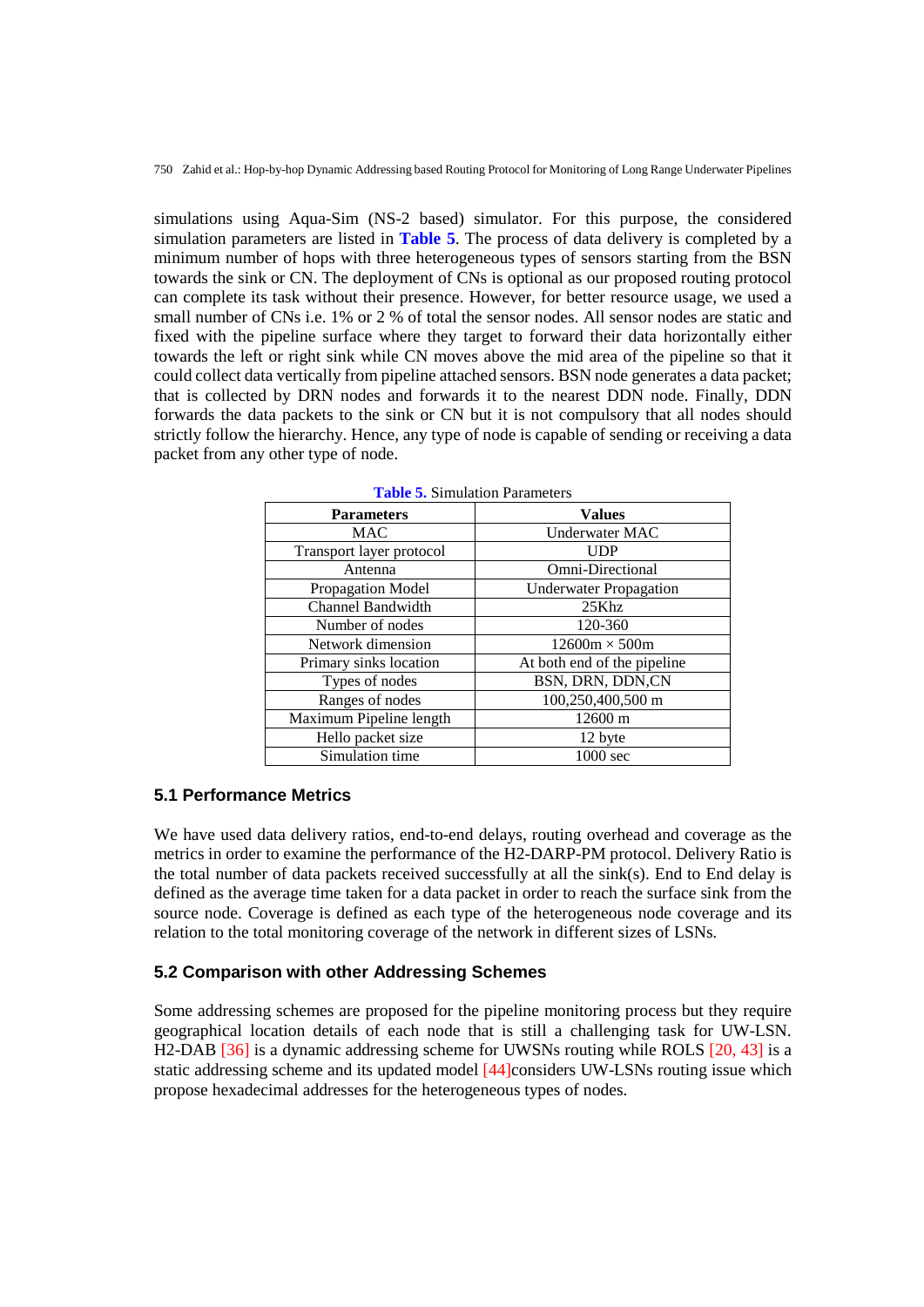#### **Comparing with H2-DAB:**



H2-DAB [\[36\]](#page-30-11) is the first dynamic addressing based UWSNs routing protocol which assigned a hop based address to each node in an efficient way without requiring any localization information its model shown in **Fig. 8**. H2-DAB addressing schemes develops its nodes addresses based on different number of hops in multi-sink architecture. While, H2-DARP-PM has some unique features such as deployment and addressing of heterogeneous types of nodes for LSN, topology distribution, providing of primary and secondary paths towards sinks and CN. The introduction of these features improved routing performance and minimize delay in packet forwarding of large scale UW-LSN. Following are some details about similarities and difference between H2-DAB and H2-DARP-PM.

Similarities:

- I. Both nodes address contains detail about number of hops.
- II. Multi-sinks architecture utilized by both protocols.
- III. CN used for data collection.

Differences**/**Uniqueness of H2-DARP-PM:

- I. H2-DARP-PM can assign addresses to heterogeneous types of nodes.
- II. H2-DARP-PM distributes network topology and especially designed for LSN.
- III. H2-DARP-PM considers CN as a secondary sink.

#### **Comparing with ROLS:**

ROLS [\[43\]](#page-31-5) is a static addressing based LSN routing technique [\[20\]](#page-29-13) that follows a hierarchical and multi-layer addressing model shown in **Fig. 9**. In ROLS address of each node consists of three fields which distinguish heterogeneous types of nodes. Although ROLS is efficient and considerably similar with H2-DARP-PM still it has some weaknesses such as missing of dynamic addressing, ignoring of hop based addressing, no CNs, topology distribution and multi-sink architecture which ultimately increase load and delay.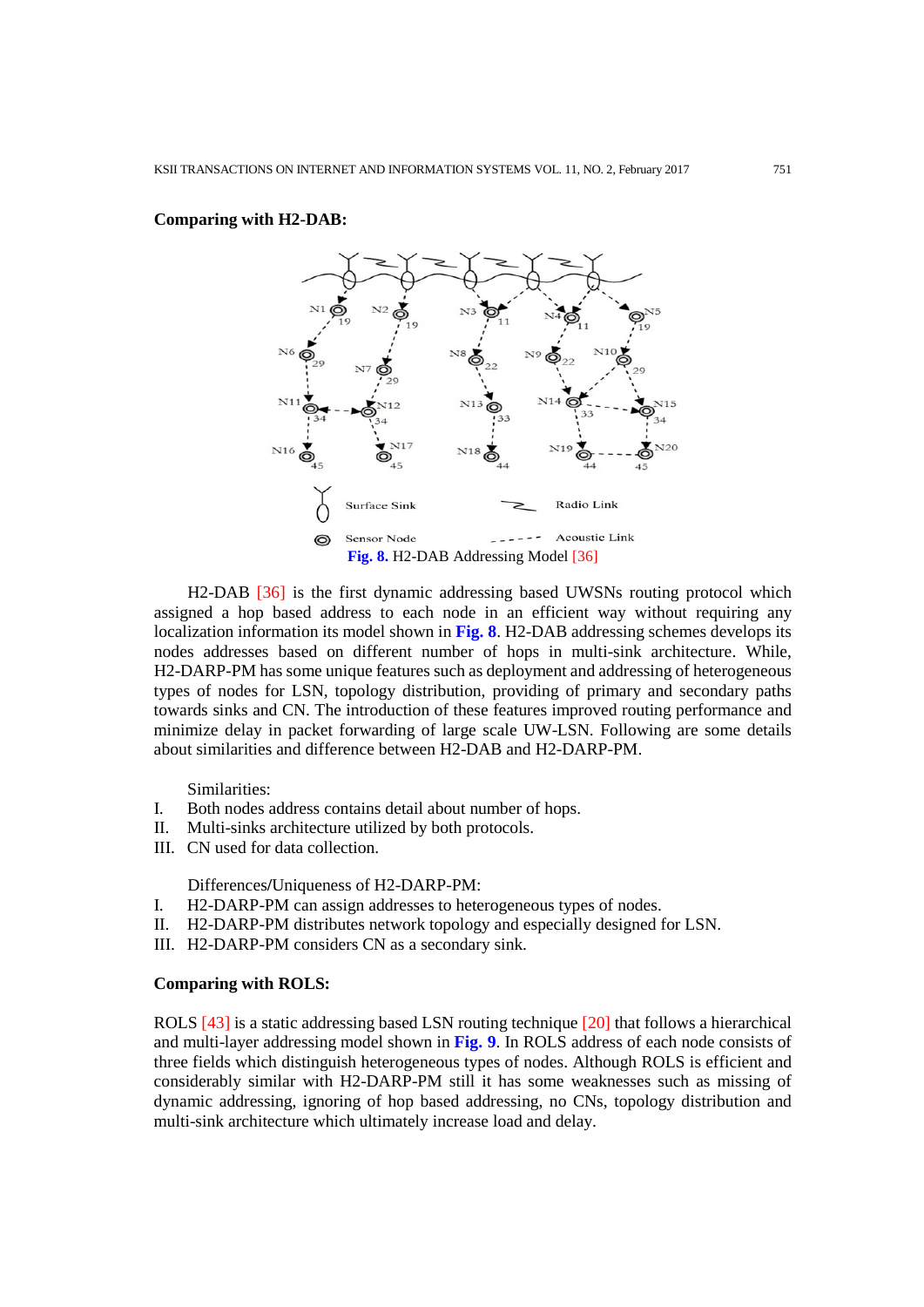

Similarities:

- I. Heterogeneous types of nodes are utilized.
- II. Hierarchical network model topology utilized.
- III. Both node's Hop ID consist of the unique portion to maintain heterogeneity.

Differences/Uniqueness of H2-DARP-PM:

- I. H2-DARP-PM has dynamic addressing while ROLS has static addressing.
- II. H2-DARP-PM consider CNs while ROLS has a single sink and no any CN.
- III. H2-DARP-PM provide two paths towards the primary sink and secondary sink.

# **5.3 Simulation Results**

**Nodes Deployment and Network Coverage: Fig. 10(a)** explains the frequency of heterogeneous nodes deployment in H2-DARP-PM for different sizes of pipelines. Keeping in view the lengths of the pipeline, we used 1000M pipeline and distributed its length into BSN, DRN, DDN and CN types of nodes. We have introduced CN and considered a higher frequency node which is deployed for monitoring of 1000M long pipeline. This frequency is calculated by the ratio of pipeline length and the range of each type of sensor. The range of each sensor is explained in **Fig. 10(b)** which is showing that the total number of nodes varies while we use different range sets for different types of nodes i.e Range Set  $1(RS1)$ = BSN(100m), DRN(250m), DDN(400m) and CN(500m) ranges.

# **Comparing with Almazyad and ROLS:**

In **Fig. 10(c)**, we can observe the comparison of a number of nodes deployed in the homogeneous Almazyad deployment model [\[4\]](#page-28-3) and heterogeneous H2-DARP-PM. The coverage of the network is always based on types of nodes like homogeneous or heterogeneous and their ranges. In this regard, **Fig. 10(c)** showing that the total number of heterogeneous nodes in a network can be varied according to their application requirement and range set while a total number of homogeneous nodes are always deployed at a fixed ratio like recommended by Almazyad nodes deployment model. In this model, homogenous types of nodes are deployed at different distances between 10M-500M but at a time one distance is maintained for all the nodes. The drawback of homogeneous nodes deployment is that it is always expensive because it requires more number of nodes and utilizes more resources, facing higher latency due to the usage of same types of nodes with fixed ranges. In the case of heterogeneous nodes, the delay issue could easily be overcome by setting the different ranges of sensors; besides, it also supports to distribute the topology into sub-lengths according to sensor's ranges. We have also compared the frequency of different types of nodes deployment in one monitoring segment of H2-DARP-PM with ROLS [\[43\]](#page-31-5). **Fig. 10(d)** shows that H2-DARP-PM has introduced CN not been used by any other pipeline monitoring routing technique including ROLS. ROLS model is only restricted to utilize the fixed number of BSNs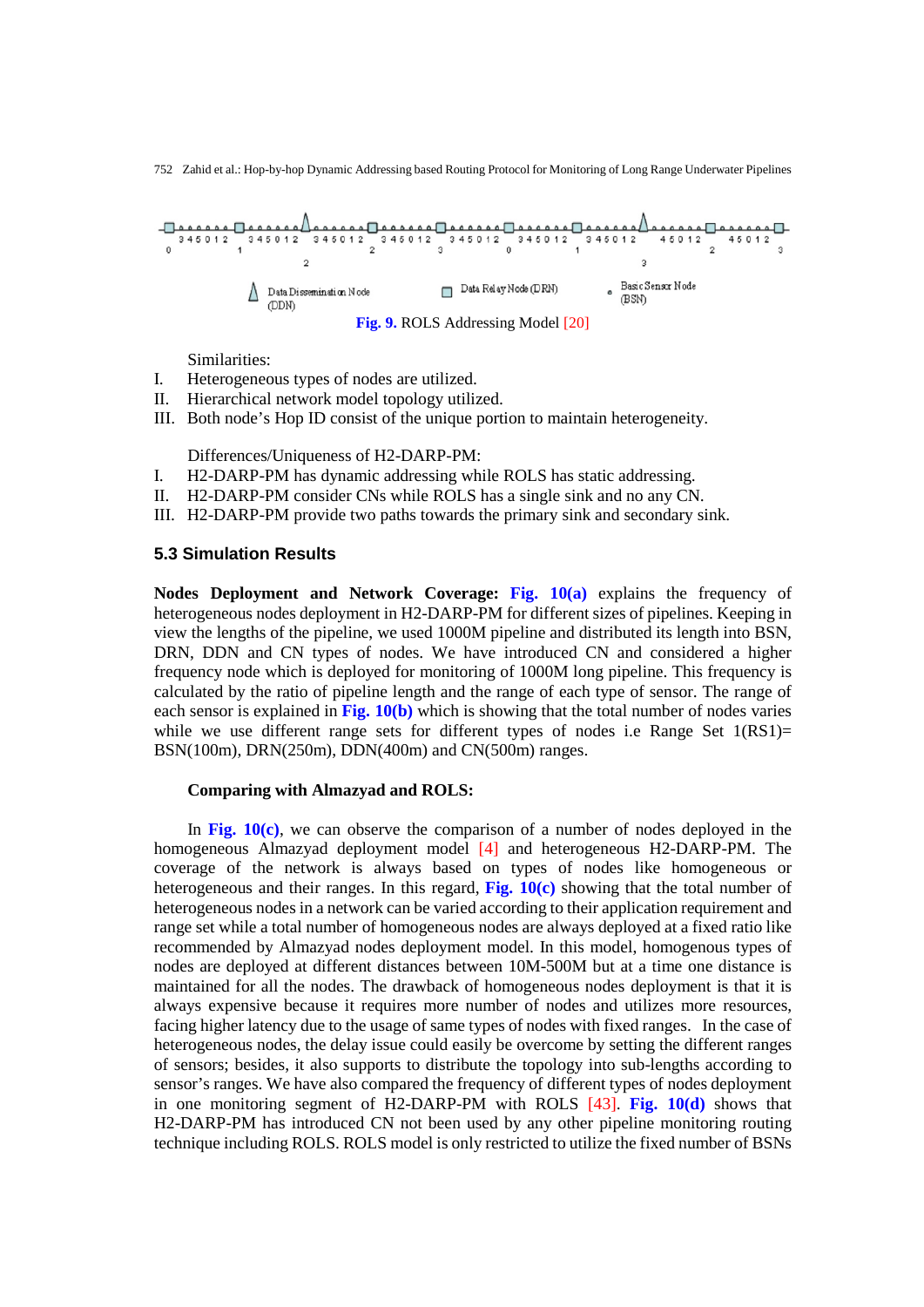(6 nodes) while H2-DARP-PM is flexible enough to increase or decrease the number of nodes. Due to simulator limitations, we have deployed 4 BSNs per one DRN that help to monitor more area with minimum cost in the network.



**The impact of Courier Nodes:** H2-DARP-PM is the first routing technique that introduces CN to distribute the monitoring area. It supports to minimize the delay in packet forwarding process of nodes being far from the sinks. We have used one courier node in our proposed topology and approximately 50% of the network topology is distributed through its utilization. According to the **Fig. 11(a)** the impact of courier node remains higher in the topology distribution and minimization of delay.

In general, the higher delay has always had a serious effect on the data delivery and it grows more severe in the communication between underwater acoustic sensors. In the proposed topology, we have equally distributed the total communication range into two sinks deployed on both ends of the pipeline. In the case of no courier node in the network communication ranges, the medium level of data delivery ratio is achieved but the introduction of the courier node divides the communication area resulting increase in the data delivery ratio. Data delivery ratio may highly be affected by the introduction of 1 or 2 courier nodes in the case of small pipeline up to 1000M; while the same numbers of courier nodes do not have a major impact on 10000M long pipeline. There is still an opportunity to add more courier nodes in long range pipelines monitoring LSNs. H2-DARP-PM can complete its tasks without the presence of any courier node, but we suggest a small number of courier nodes for the topology distribution concerned and better resource utilization. **Fig. 11(b)** presents that how a different number of courier nodes help to increase the overall performance of the routing protocol. In **Fig. 11(a)** and **Fig. 11(b)** describe the topology distribution and data delivery ratio, we can see that H2-DARP-PM achieves 50% packet delivery ratio in small range pipelines without using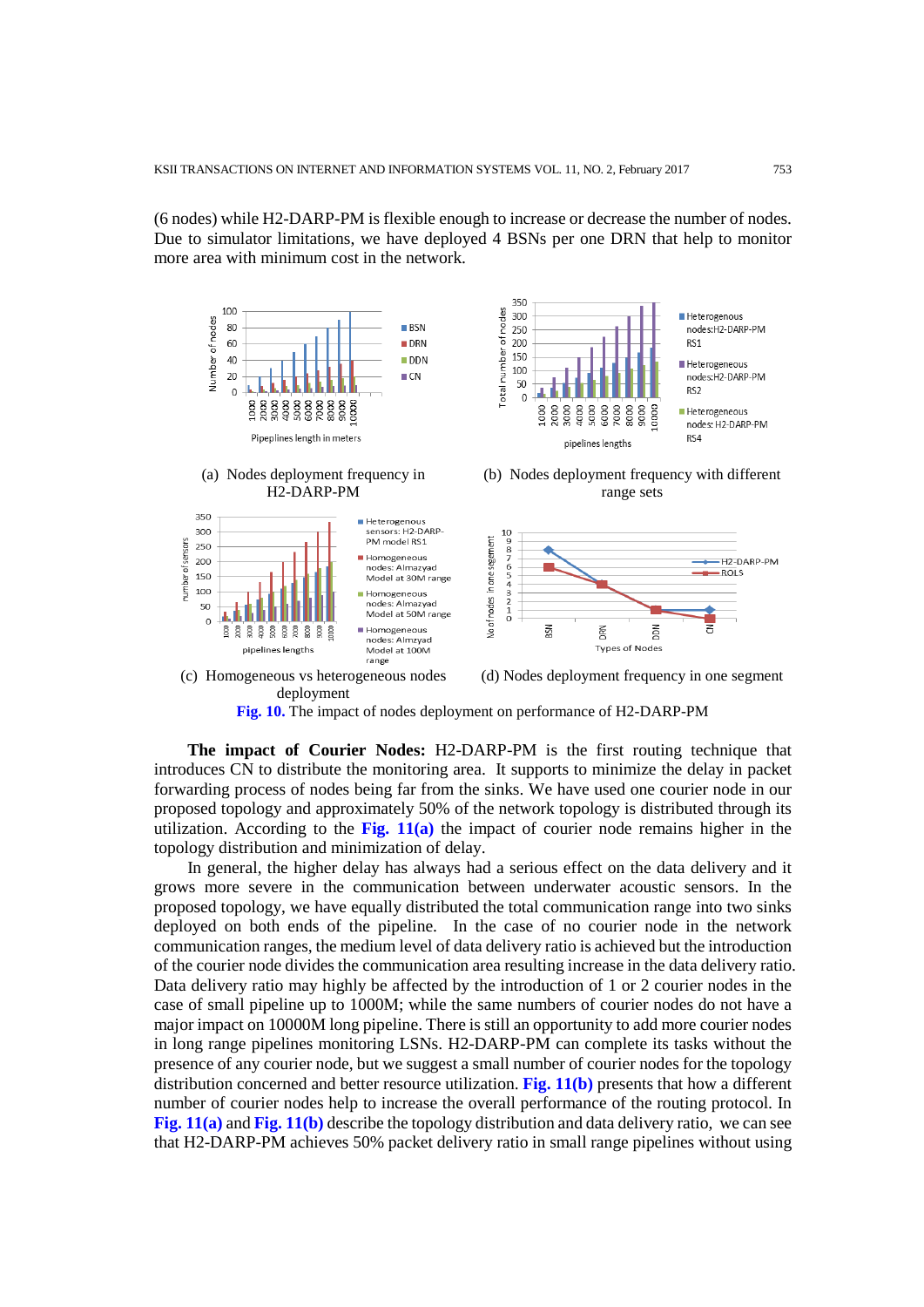courier nodes; but in the case of long range pipelines monitoring, the presence of courier nodes lift these ratios. In such scenarios, the courier nodes easily accommodate the deficiency of the ordinary sensor nodes. From these results, it is evident that only 1-2% courier nodes improve data delivery ratios up to 85-95% with the presence of the ordinary nodes like BSN, DRN and DDN.













**Fig. 11.** The effect of Courier nodes on H2-DARP-PM performance

Not only delivery ratio, the courier nodes also help to reduce the delay, computational overhead, maintaining of complex routing tables and energy consumption of ordinary sensor nodes. These courier nodes function like a secondary sink for collecting the data packets from middle area nodes of the pipeline whereas they move vertically in order to deliver these packets to the surface sinks directly. The introduction of courier nodes decreases the involvement of ordinary sensor nodes that also reduce the cost of per packet delivery ultimately increasing the life of the network. The minimum and a maximum number of hops required to reach sink nodes are shown in **Fig. 11(c)** and the number of hops varies from 1 to 8. **Fig. 11(d)** highlights the importance of using courier node in packet forwarding that proves helpful in minimizing the number of hops for transferring the data packets.

**Offered Load Analysis:** We have analyzed the performance of the H2-DARP-PM using different data delivery ratios and end-to-end delays. Usually, the sensor networks generate 1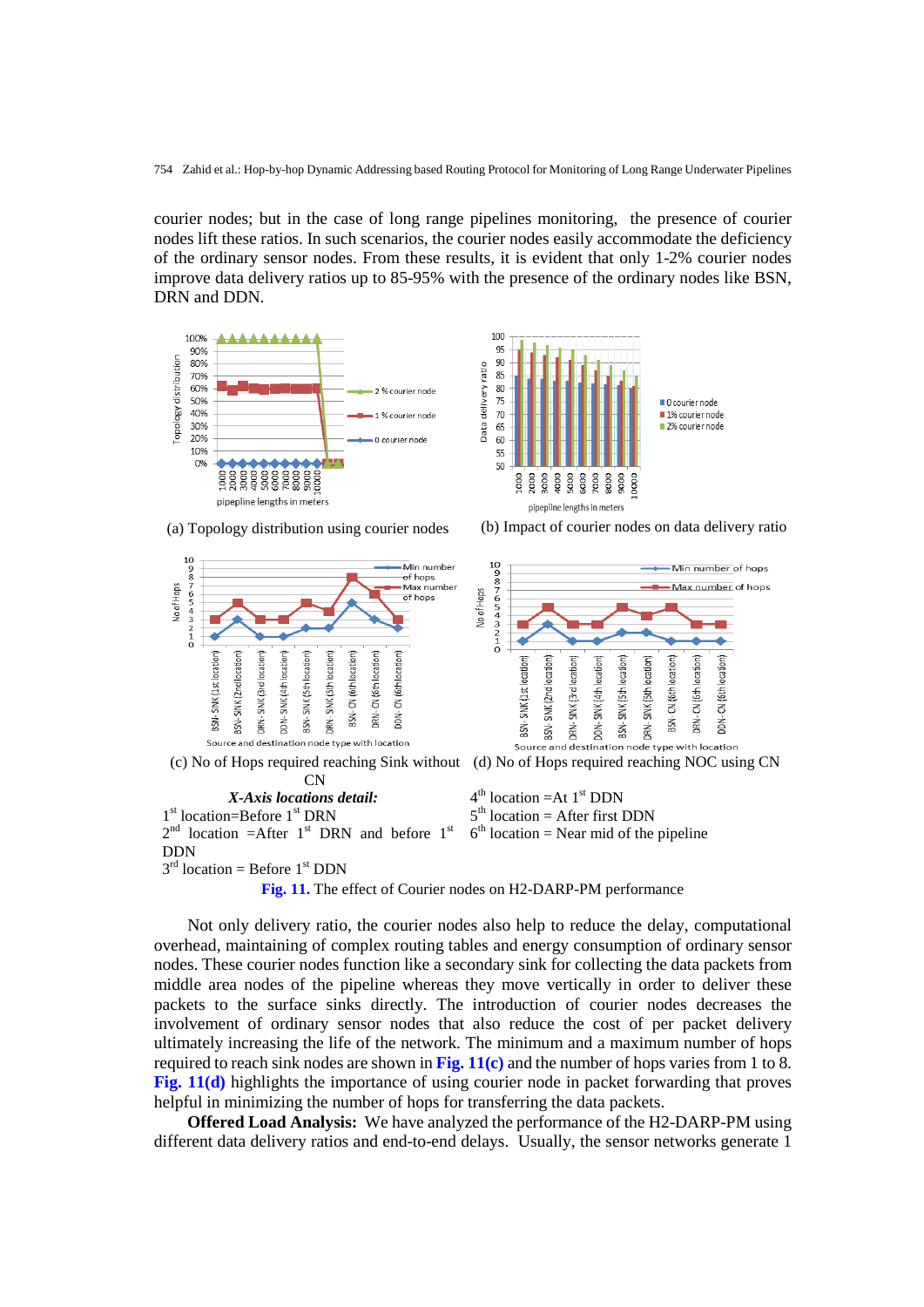packet per second, but here in our case, it generates different packets in different times such as 3 packets in every 2 seconds and likewise 2 packets per second. **Fig. 12(a)** presents the data delivery ratio with a different number of nodes. It shows that the delivery ratios remain almost the same with the more number of homogeneous nodes while it varies with the less number of nodes. At higher load with homogeneous nodes in the network, sometimes a node cannot find next hop due to the low data rate, collision, and conjunction or node failure resulting into overhead and packet loss. **Fig. 12(b)** shows the results of end-to-end delays when we gradually increase the number of packets in the network. It also highlights the ability of proposed network handling easily more number of packets; likewise, it can manage the delays up to three packets generated in the network.



#### **5.4 Comparison with H2-DAB and ROLSROLS**

Few routing techniques are proposed for the pipeline monitoring process that requires geographical location details of each sensor node in the network. This type of problem is a challenging for UW-LSN. ROLS[\[20\]](#page-29-13) considers localization issue and H2-DAB[\[36\]](#page-30-11) considers underwater routing issue, both propose addressing schemes. ROLS assigns the hexadecimal addresses to the heterogeneous types of sensors while H2-DAB assigns binary notation addresses to homogeneous types of underwater sensors. When a node wants to forward the data packet, it calculates the neighbor nodes addresses and tries to target hierarchically higher level node. Similarly, the next forwarding node searches the next (upper) level node to forward the data packet; in the case of not finding the upper-level node, it searches for the same level node by using jump or redirect algorithm. This procedure is continued until the data packet reaches any of the sinks. However, ROLS involves some serious problems as compared to H2-DARP-PM and some of them are discussed. First ROLS requires that every node must have fixed number of neighbors and data packet strictly follow the hierarchical network model that not only increases the cost of the network but also results in higher latency issue. Secondly, ROLS can't handle the coverage issues for long range pipelines as it has not given any proper nodes deployment algorithm for the distributed topology length of the pipelines. Thirdly, it selects a single sink architecture that is not suitable for the monitoring of long-range underwater pipelines. Lastly, it does not elaborate nodes address initialization procedure and the packet forwarding process that how does it manage the neighbor nodes details and how does it select the best next hop forwarding node.

Further, we checked the performance of H2-DARP-PM in comparison to ROLS. First, we compared the minimum numbers of hops required by H2-DARP-PM and ROLS to transfer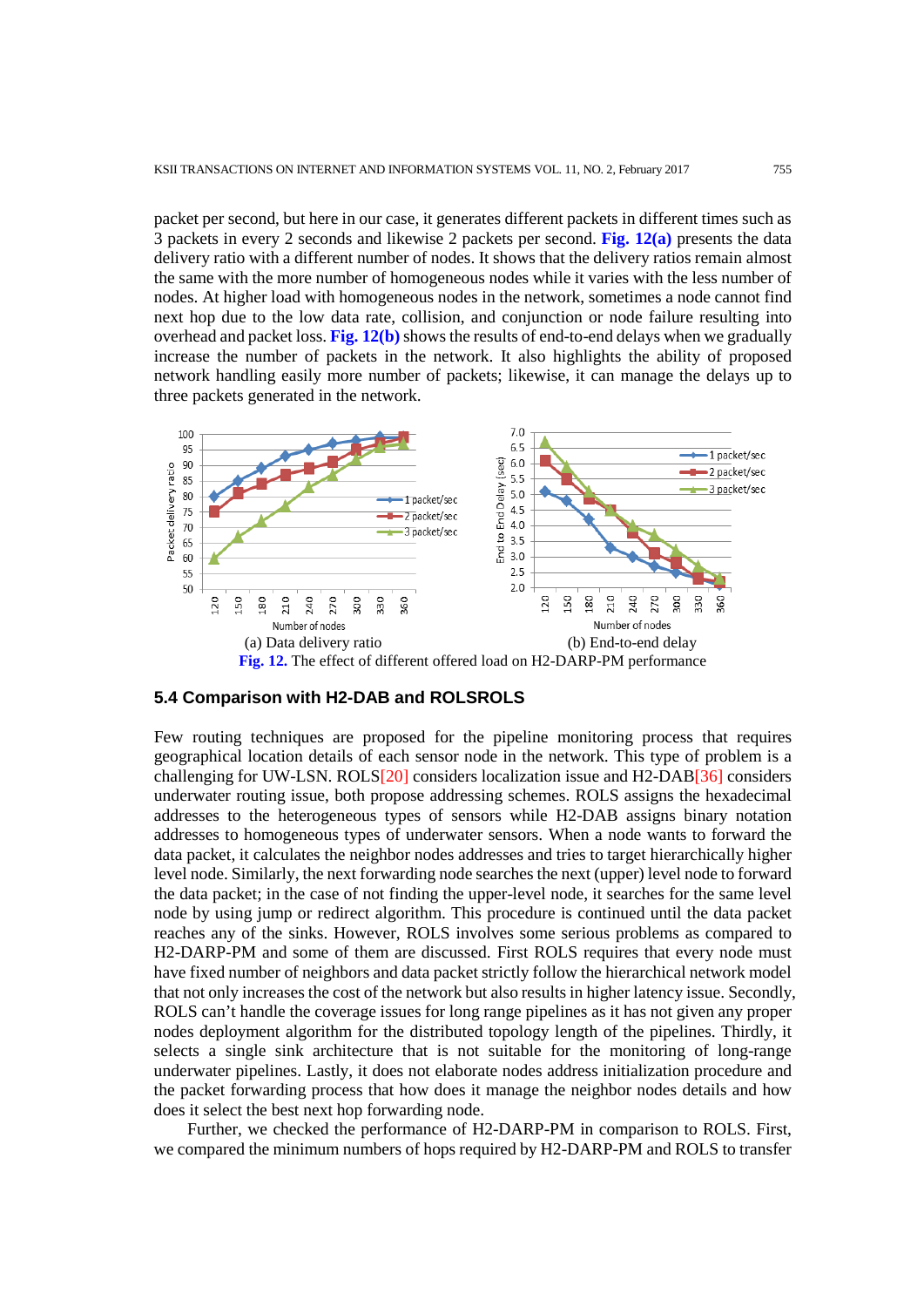the data packet from different types of source nodes towards the Sink/CN. **Fig. 13(a)** presents the number of hops required by BSN, DRN or DDN nodes to transfer their data packets towards the sinks from different locations of the pipeline. It shows that ROLS need more hops to transfer its data packets. When we used courier nodes in H2-DARP-PM, they extremely minimized the number of hops required by middle area sensors for forwarding their data. The importance of CN is shown in **Fig. 13(b)**.



We have also compared the offered load of H2-DARP-PM with ROLS and H2-DAB at different delivery ratios with single and two sinks presented as shown in **Fig. 13(c)**. Using 1sink H2-DAB presents lowest packet delivery ratio other then H2-DARP-PM and ROLS. In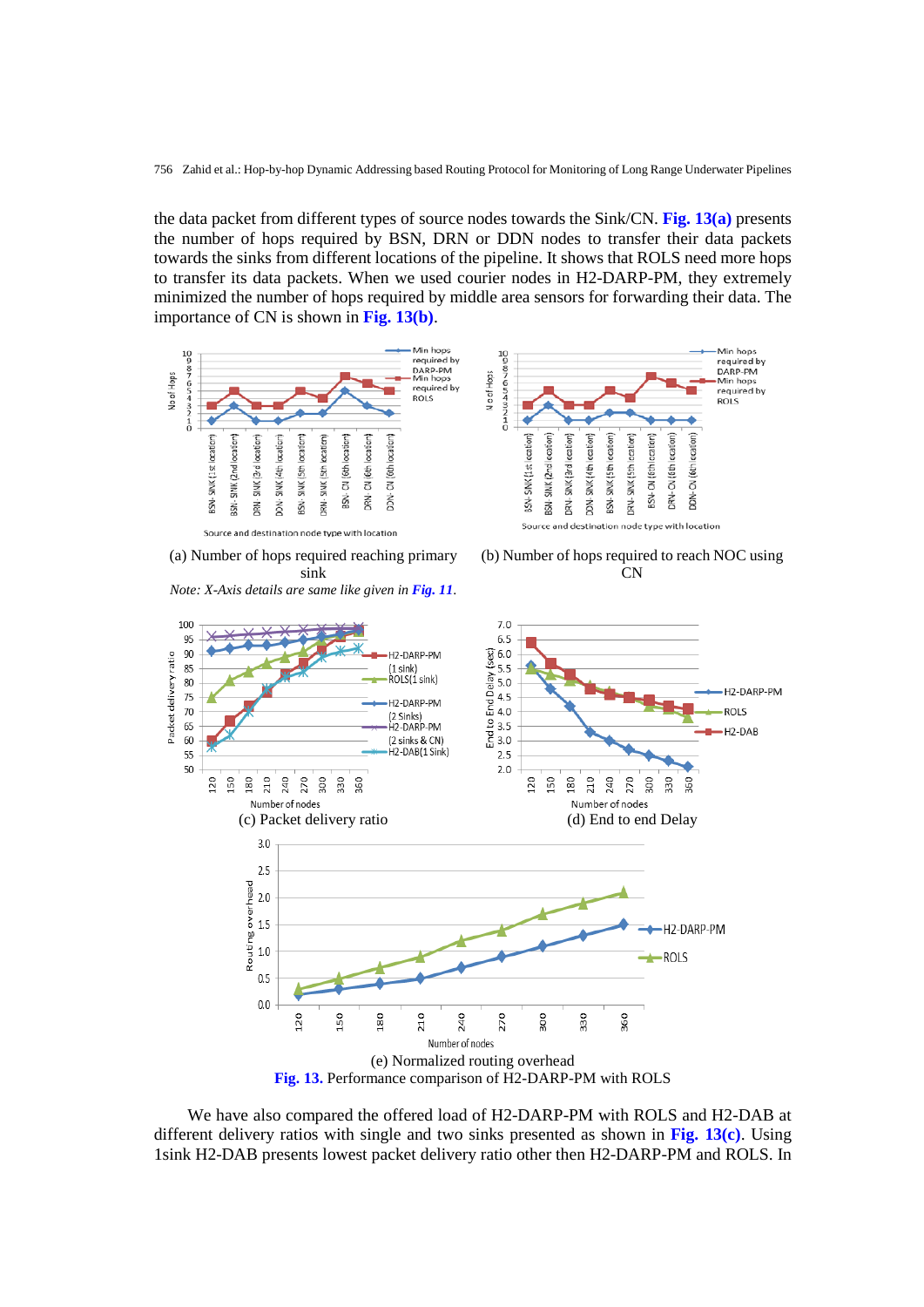this scenario, ROLS has better performance rather than H2-DARP-PM due to the deployment of a single sink at the top of pipeline mid area which divides 50% topology. On the other hand, while 2 sinks are deployed then H2-DARP-PM provides better packet delivery ratio even with a minimum number of nodes deployment. However, the deployment of fewer nodes decreases the delivery ratios in ROLS while it has less effect on H2-DARP-PM delivery ratios.

The main reason for the delay is that ROLS uses source-based greedy routing for data forwarding. In such routing, when no node is found with higher hierarchy level then it forwards data to the same level nodes that cause increased delay. Moreover, when we use single sink placed at the center area of the pipeline surface, we discover clear differences in the delivery ratios. Yet again due to the greedy routing of ROLS, BSNs try to send data packets towards the DRNs, and DRNs forward data packets towards DDNs. Further, the DDNs towards them to the Sink/CN simultaneously. The ROLS and H2-DAB do not maintain the secondary route while the nodes of the upper-level broadcast the data packets. In this situation, there is a chance of no response from the neighbors due to nodes failures, low data rates and water currents. Due to these issues, data packets can be lost or discarded ultimately decreasing the delivery ratios.

Further, we have discussed the end-to-end delays in **Fig. 13(d)**; here H2-DARP-PM delivers data packets with less end-to-end delays while more numbers of sensor nodes are available in the deployed area. ROLS and H2-DAB take extra waiting time for all data packets which have been received by the ordinary nodes. ROLS also controls the duplication of packets when other neighboring nodes are also going to forward the same data packet. On the other hand, while the less number of nodes are deployed it causes a higher delay in H2-DAB and H2-DARP-PM. The delay occurs while distance increases between the nodes and frequency the neighbor nodes decreases. In this regards, while a node could not find the higher level next hop neighbor then it waits for a defined time and goes for 2nd or 3rd try. It results in minor level higher delays with less number of nodes deployed but ultimately it does not have a major impact on the delivery ratios.

**Fig. 13(e)** shows the normalized routing overhead with different network density. The H2-DARP-PM protocol significantly reduce the routing overhead incurred during the route discovery towards the next hop neighbour. Although the H2-DARP-PM protocol increases the packet size of inquiry reply packets but at the same time, it reduces the number of inquiry reply packets. Further, the inquiry request packet size is reduced significantly in H2-DARP-PM having only node ID. A node ID consists of all information regarding its neighbours; it helps to reduce the traffic load in estimating the shortest path towards the nearest sink or courier node. In order to obtain fairness in the results, the statistics of normalized routing overhead includes Hello traffic. The H2-DARP-PM protocol still yields improved normalized routing overhead performance. The routing overhead is negligible when less number of nodes are deployed decreasing the number of nodes in the neighbourhood of each node resulting into reduced traffic load. On the other hand, if increases the number of nodes in the same length of pipeline then nodes become closer to each other causing increase in the neighbour nodes. This phenomenon is explained **Fig. 13(e)**. ROLS has fixed neighbors and broadcasts packets at three different ranges for the selection of next hop. Similarly, it increases in total number of the nodes which greatly impacts on the increasing number of broadcast packets and traffic load. The proposed routing algorithm provides better results in most of the situations with different parameters. While ROLS and H2-DAB face problems in both situations i.e. when the number of nodes increases, the cost and energy consumption is high and when the numbers of nodes decreases, the packet delivery ratios are affected. On the other hand, H2-DARP-PM maintains very good delivery ratios with distributed topology and with a small number of nodes that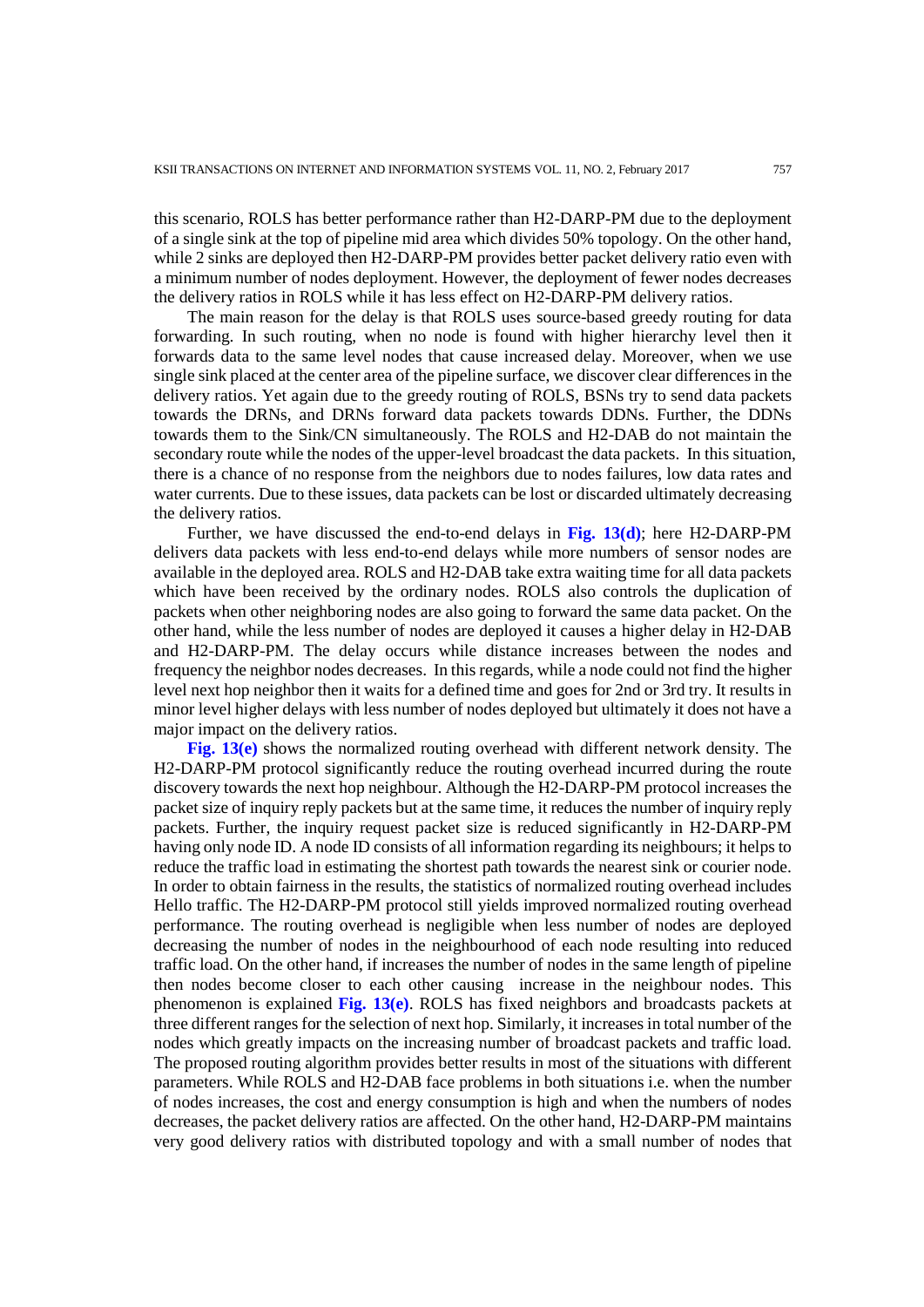improves the monitoring coverage for the long range of underwater pipeline.

# **6. Important Aspects of the H2-DARP-PM**

Beside the advantages such as low cost and requiring no dimensional location information for task completion, the following are some important aspects of H2-DARP-PM.

- *Monitoring coverage improved:* Heterogeneous types of nodes are used to cover the pipeline length. The total length of pipeline is divided according to the range of each type of node deployed at the specific position. This deployment method is dynamic in nature; if pipeline length increases then it can easily assign relative positions to new the nodes.
- *Easy to find the damage/leakage position:* In H2-DARP-PM, every node has a unique address which maintains its neighbor nodes details. The nodes are deployed sequentially so that it could be easily determined that which node has detected damage or leakage of the pipeline. From node's address, it is easy to find the exactly damaged location of the pipeline. H2-DARP-PM is highly robust in a way that nodes may become part of a network or leave a network smoothly without affecting the major causes.
- *Easy to focus critical areas of the pipeline*: H2-DARP-PM allows adding more sensors on critical areas or most damaged areas of the pipeline. Most of the existing protocols consider pipeline as a single unit while proposed protocol distributes the pipeline length into sub-lengths according to the ranges of higher frequency sensors. This topology model also helps to focus more on critical portions.
- *Collision free routing:* As during the routing process, collision stays common in dynamic addressing based protocols. However, H2-DARP-PM distributes the network topology, assign dynamic addresses and control communication process intelligently in order to avoid the occurrence of collisions.
- *The problem of table size:* The size of the routing table is one of the critical factors in dynamic addresses schemes. However, in our proposed H2-DARP-PM, the size of the routing table is limited as it maintains neighbor nodes details and routing decision based on HopID and level of the neighbor nodes. Further, the size of the network does not have any major impact on the routing table.
- *The problem of address space exhaustion:* Most of the dynamic addressing schemes are constraints in terms of limited address space; however our proposed scheme do not face this problem due to having fixed address space till 8 digits per HopID.
- *Higher latency problem:* Underwater applications mostly use acoustic communications that happen to be five times slower than RF; therefore, it is important to minimize the delay. Considering this issue, H2-DARP-PM tries to minimize the delay by using heterogeneous types of nodes with communication ranges.
- *Minimization of computational overhead:* Normally routing process creates a high level of computational overheads due to the exchange of many control packets for routing decisions that are not acceptable in acoustic communication. H2-DARP-PM use an only 8-bit address where each node can calculate and select next hop by minor computation and forward data packets without sharing many control packets.
- *Monitoring areas at different depths:* In most of the underwater pipeline monitoring applications, the underwater monitored area consists of coastal areas and shallow water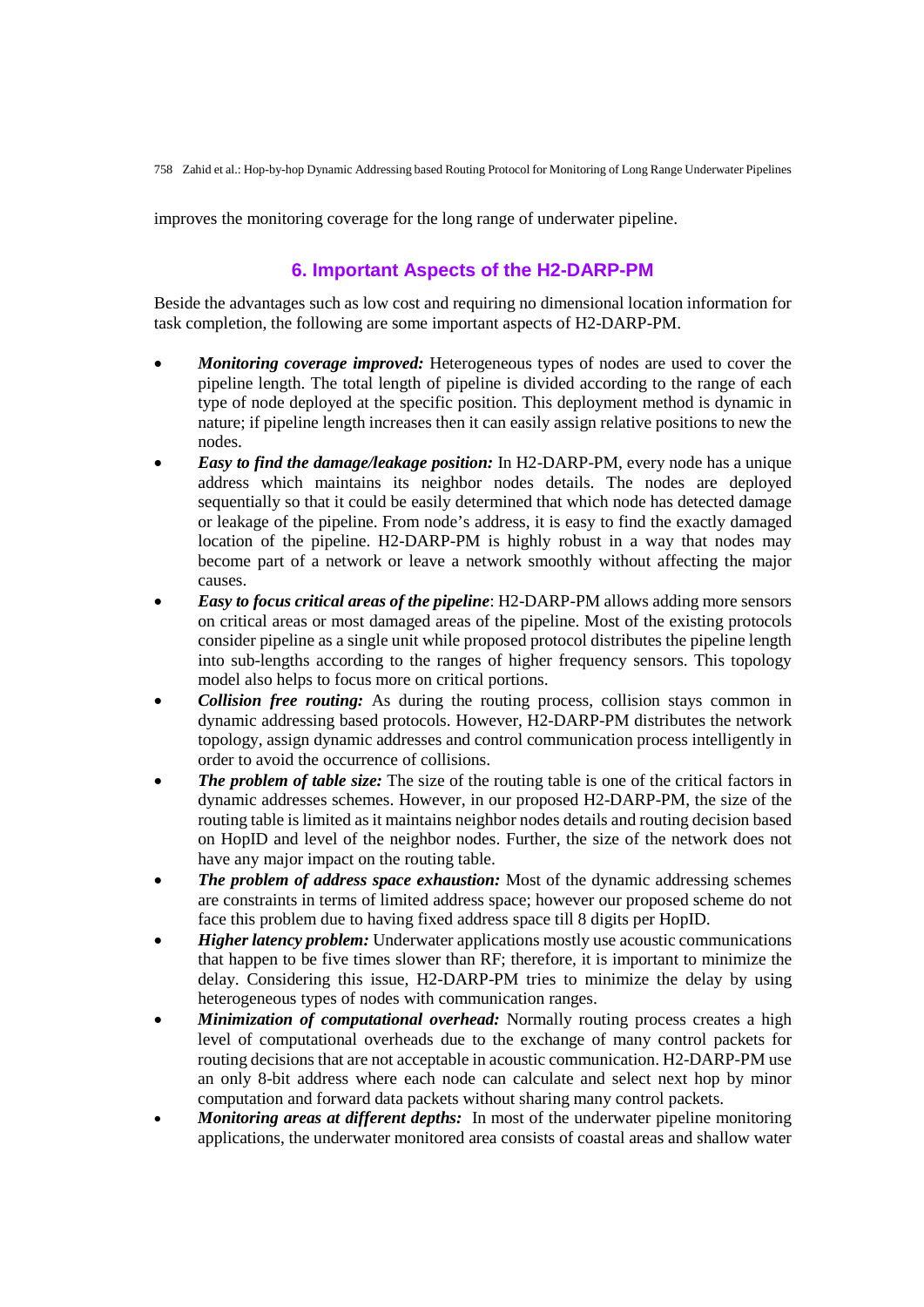with low-level depth. On the other hand, H2-DARP-PM is not designed for a specific area; it can work at any depth level as it has mainly concern with the pipeline sensors.

# **7. Conclusions and Future Work**

In this paper, we have proposed a dynamic addressing based routing protocol using linear sensor networks based on heterogeneous types of sensors and hop-by-hop addressing for underwater pipeline monitoring. The novelty of this protocol involves its efficient monitoring coverage with minimum delay including no requirement of maintaining complex routing tables of entire network. Since the underwater acoustic communication supports extremely low data rates, so we have minimized the delay. In this research, we used the idea of per-contact routing instead of source routing or per-hop routing according to the underwater conditions. An important aspect of H2-DARP-PM is that the packet delivery ratios are not based on the density or sparseness of sensor nodes rather on the distributed topology and dynamic addressing. The findings reveal that although minimization of delay stays a challenge for underwater routing but it is handled efficiently in H2-DARP-PM. The problem of node failure being a major threat is handled in the proposed protocol by using the jumping strategy. Further revelations indicate that H2-DARP-PM deployment remains the robust and scalable for the new nodes whenever added at relative deployment location; these new nodes also get addresses accordingly. Finally, H2-DARP-PM is flexible enough to be used for the long-term pipeline monitoring applications; it even has the capability to cover the long range pipelines using less number of nodes with no any limitation of the network size. In future, we look up to integrate H2-DARP-PM with several underwater MAC protocols in order to further investigate the reliability of the network, failure nodes detection, route maintenance and energy efficiency relative performance.

#### **Acknowledgment**

We thank MOHE Malaysia and COMSATS Pakistan for supporting this research program. Authors also thank anonymous reviewers and Mr Fasee Ullah for assistance and comments that greatly improved the manuscript quality.

#### **References**

- <span id="page-28-0"></span>[1] S. Varshney, C. Kumar, and A. Swaroop, "Linear sensor networks: Applications, issues and major research trends," in *Proc. of Computing, Communication & Automation (ICCCA), 2015 International Conference on*, pp. 446-451, 2015. [Article \(CrossRef Link\)](https://doi.org/10.1109/ccaa.2015.7148418)
- <span id="page-28-1"></span>[2] I. F. Akyildiz, D. Pompili, and T. Melodia, "Underwater acoustic sensor networks: research challenges," *Ad hoc networks,* vol. 3, pp. 257-279, 2005. [Article \(CrossRef Link\)](https://doi.org/10.1016/j.adhoc.2005.01.004)
- <span id="page-28-2"></span>[3] M. Murad, A. A. Sheikh, M. A. Manzoor, E. Felemban, and S. Qaisar, "A Survey on Current Underwater Acoustic Sensor Network Applications," *International Journal of Computer Theory and Engineering,* vol. 7, p. 01, 2015. [Article \(CrossRef Link\)](http://search.proquest.com/openview/f20e1a9a17f13b188aa81ed0c4d6998f/1?pq-origsite=gscholar)
- <span id="page-28-3"></span>[4] A. S. Almazyad, Y. M. Seddiq, A. M. Alotaibi, A. Y. Al-Nasheri, M. S. BenSaleh, A. M. Obeid*, et al.*, "A Proposed Scalable Design and Simulation of Wireless Sensor Network-Based Long-Distance Water Pipeline Leakage Monitoring System," *Sensors,* vol. 14, pp. 3557-3577, 2014. [Article \(CrossRef Link\)](https://doi.org/10.3390/s140203557)
- <span id="page-28-4"></span>[5] S. Ali, S. B. Qaisar, H. Saeed, M. F. Khan, M. Naeem, and A. Anpalagan, "Network Challenges for Cyber Physical Systems with Tiny Wireless Devices: A Case Study on Reliable Pipeline Condition Monitoring," *Sensors,* vol. 15, pp. 7172-7205, 2015. [Article \(CrossRef Link\)](https://doi.org/10.3390/s150407172)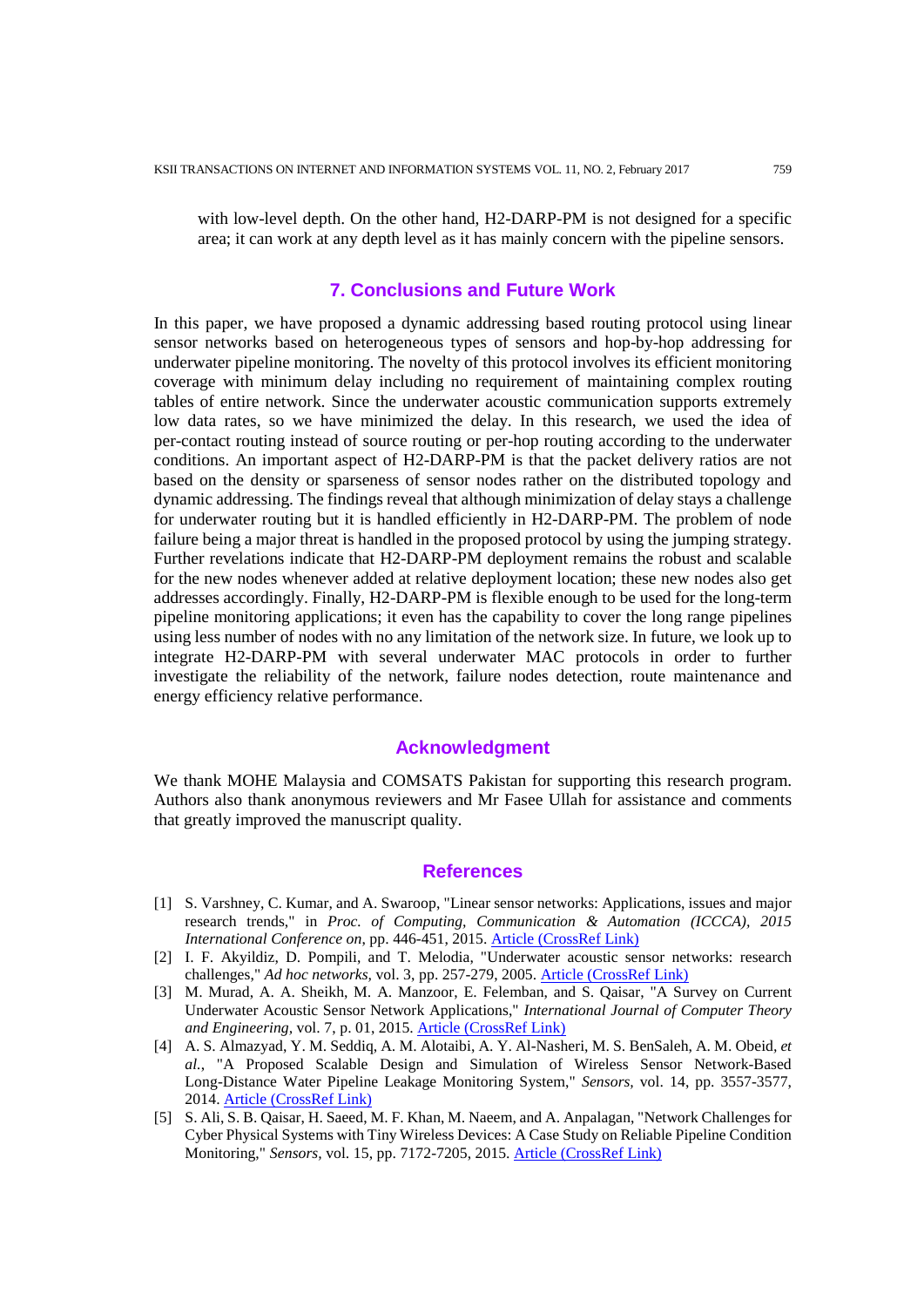- 760 Zahid et al.: Hop-by-hop Dynamic Addressing based Routing Protocol for Monitoring of Long Range Underwater Pipelines
- <span id="page-29-0"></span>[6] N. Mohamed, I. Jawhar, J. Al-Jaroodi, and L. Zhang, "Sensor network architectures for monitoring underwater pipelines," *Sensors,* vol. 11, pp. 10738-10764, 2011. [Article \(CrossRef Link\)](https://doi.org/10.3390/s111110738)
- <span id="page-29-1"></span>[7] J.-H. Kim, G. Sharma, N. Boudriga, and S. S. Iyengar, "SPAMMS: a sensor-based pipeline autonomous monitoring and maintenance system," in *Proc. of Communication Systems and Networks (COMSNETS), 2010 Second International Conference on*, pp. 1-10, 2010. [Article \(CrossRef Link\)](https://doi.org/10.1109/comsnets.2010.5432015)
- <span id="page-29-7"></span>[8] A. A. Nassiraei, Y. Kawamura, A. Ahrary, Y. Mikuriya, and K. Ishii, "A New Approach to the Sewer Pipe Inspection: Fully Autonomous Mobile Robot" KANTARO"," in *Proc. of IEEE Industrial Electronics, IECON 2006-32nd Annual Conference on*, pp. 4088-4093, 2006. [Article \(CrossRef Link\)](http://ieeexplore.ieee.org/document/4153385/)
- <span id="page-29-6"></span>[9] T. T.-T. Lai, W.-J. Chen, K.-H. Li, P. Huang, and H.-H. Chu, "TriopusNet: automating wireless sensor network deployment and replacement in pipeline monitoring," in *Proc. of the 11th international conference on Information Processing in Sensor Networks*, pp. 61-72, 2012. [Article \(CrossRef Link\)](https://doi.org/10.1145/2185677.2185686)
- [10] A. Nasr and A. Courbot, "A new approach to Pipeline Inspection using Autonomous Underwater Vehicles (AUV's)," 2013. [Article \(CrossRef Link\)](https://www.onepetro.org/conference-paper/OTC-24224-MS)
- <span id="page-29-11"></span>[11] I. Jawhar, N. Mohamed, J. Al-Jaroodi, and S. Zhang, "An efficient framework for autonomous underwater vehicle extended sensor networks for pipeline monitoring," in *Proc. of Robotic and Sensors Environments (ROSE), 2013 IEEE International Symposium on*, pp. 124-129, 2013. [Article \(CrossRef Link\)](https://doi.org/10.1109/rose.2013.6698430)
- <span id="page-29-2"></span>[12] C. W. Chen and Y. Wang, "Chain-Type Wireless Sensor Network for Monitoring Long Range Infrastructures: Architecture and Protocols∗," *International Journal of Distributed Sensor Networks,* vol. 4, pp. 287-314, 2008. [Article \(CrossRef Link\)](https://doi.org/10.1080/15501320701260261)
- <span id="page-29-3"></span>[13] R. Shokri, N. Yazdani, and A. Khonsari, "Chainbased anonymous routing for wireless ad hoc networks," in *Proc. of the 4th IEEE Consumer Communications and Networking Conference (CCNC)*, pp. 297-302, 2007. [Article \(CrossRef Link\)](https://infoscience.epfl.ch/record/113937)
- <span id="page-29-4"></span>[14] I. Stoianov, L. Nachman, S. Madden, T. Tokmouline, and M. Csail, "PIPENET: A wireless sensor network for pipeline monitoring," in *Proc. of Information Processing in Sensor Networks, 2007. IPSN 2007. 6th International Symposium on*, pp. 264-273, 2007. [Article \(CrossRef Link\)](https://doi.org/10.1109/ipsn.2007.4379686)
- <span id="page-29-5"></span>[15] J. Kim, J. S. Lim, J. Friedman, U. Lee, L. Vieira, D. Rosso*, et al.*, "SewerSnort: A drifting sensor for in-situ sewer gas monitoring," in *Proc. of Sensor, Mesh and Ad Hoc Communications and Networks, 2009. SECON'09. 6th Annual IEEE Communications Society Conference on*, pp. 1-9, 2009. [Article \(CrossRef Link\)](https://doi.org/10.1109/sahcn.2009.5168971)
- <span id="page-29-8"></span>[16] B. Miller and D. Rowe, "A survey SCADA of and critical infrastructure incidents," in *Proc. of the 1st Annual conference on Research in information technology*, pp. 51-56, 2012. [Article \(CrossRef Link\)](https://doi.org/10.1145/2380790.2380805)
- <span id="page-29-9"></span>[17] S. Yoon, W. Ye, J. Heidemann, B. Littlefield, and C. Shahabi, "SWATS: Wireless sensor networks for steamflood and waterflood pipeline monitoring," *Network, IEEE,* vol. 25, pp. 50-56, 2011. [Article \(CrossRef Link\)](https://doi.org/10.1109/MNET.2011.5687953)
- <span id="page-29-10"></span>[18] I. Jawhar, N. Mohamed, and L. Zhang, "A distributed topology discovery algorithm for linear sensor networks," in *Proc. of Communications in China (ICCC), 2012 1st IEEE International Conference on*, pp. 775-780, 2012. [Article \(CrossRef Link\)](https://doi.org/10.1109/iccchina.2012.6356988)
- <span id="page-29-12"></span>[19] X. Sun, J. He, Y. Chen, S. Ma, and Z. Zhang, "A new routing algorithm for linear wireless sensor networks," in *Proc. of Pervasive Computing and Applications (ICPCA), 2011 6th International Conference on*, pp. 497-501, 2011. [Article \(CrossRef Link\)](http://ieeexplore.ieee.org/document/6106553/)
- <span id="page-29-13"></span>[20] I. Jawhar, N. Mohamed, K. Shuaib, and N. Kesserwan, "An Efficient Framework and Networking Protocol for Linear Wireless Sensor Networks," *Adhoc & Sensor Wireless Networks,* vol. 7, 2009. [Article \(CrossRef Link\)](http://www.oldcitypublishing.com/journals/ahswn-home/ahswn-issue-contents/ahswn-volume-7-number-1-2-2009/ahswn-7-1-2-p-3-21/)
- <span id="page-29-14"></span>[21] H. Yu and M. Guo, "An efficient oil and gas pipeline monitoring systems based on wireless sensor networks," in *Proc. of Information Security and Intelligence Control (ISIC), 2012 International Conference on*, pp. 178-181, 2012. [Article \(CrossRef Link\)](https://doi.org/10.1109/isic.2012.6449735)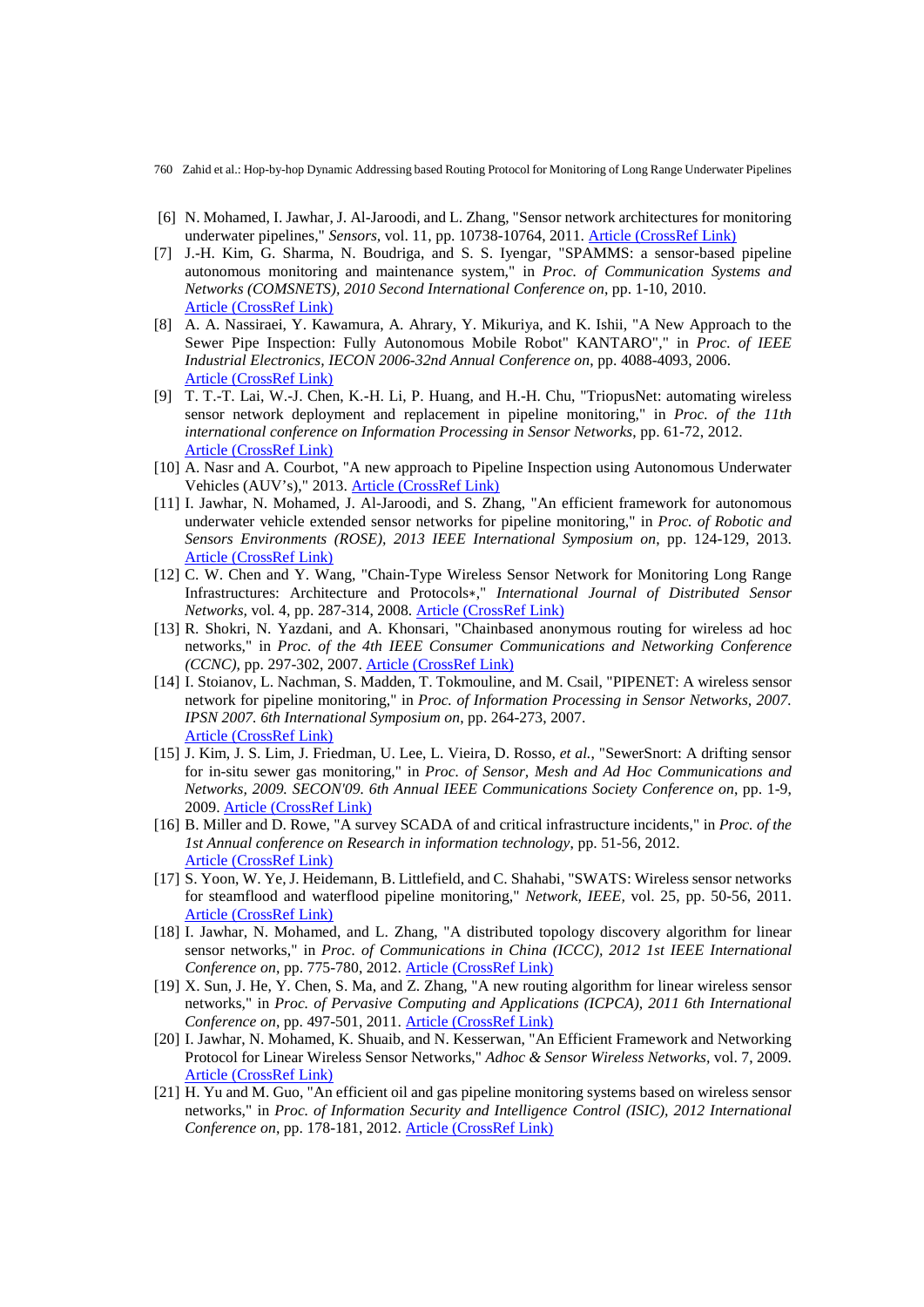KSII TRANSACTIONS ON INTERNET AND INFORMATION SYSTEMS VOL. 11, NO. 2, February 2017 761

- <span id="page-30-0"></span>[22] D. Wu, K. Youcef-Toumi, S. Mekid, and R. B. Mansour, "Relay node placement in wireless sensor networks for pipeline inspection," in *Proc. of 2013 American Control Conference*, pp. 5905-5910, 2013. [Article \(CrossRef Link\)](http://ieeexplore.ieee.org/document/6580764/)
- <span id="page-30-1"></span>[23] L. Qiu, I. Kevin, K. Wang, and Z. Salcic, "Dynamic duty cycle-based Wireless Sensor Network for underground pipeline monitoring," in *Proc. of 2015 9th International Conference on Sensing Technology (ICST)*, pp. 116-121, 2015. [Article \(CrossRef Link\)](http://ieeexplore.ieee.org/document/7438375/)
- <span id="page-30-2"></span>[24] K. Anupama, N. Kamdar, S. K. Kamalampet, D. Vyas, S. Sahu, and S. Shah, "A wireless sensor network based pipeline monitoring system," in *Proc. of Signal Processing and Integrated Networks (SPIN), 2014 International Conference on*, pp. 412-419, 2014. [Article \(CrossRef Link\)](https://doi.org/10.1109/spin.2014.6776989)
- <span id="page-30-3"></span>[25] I. Jawhar, N. Mohamed, J. Al-Jaroodi, and S. Zhang, "A framework for using unmanned aerial vehicles for data collection in linear wireless sensor networks," *Journal of Intelligent & Robotic Systems,* vol. 74, pp. 437-453, 2014. [Article \(CrossRef Link\)](https://doi.org/10.1007/s10846-013-9965-9)
- <span id="page-30-4"></span>[26] V. Vinoth, M. Muthaiah, and M. Chitra, "An efficient pipeline inspection on heterogeneous relay nodes in wireless sensor networks," in *Proc. of Communications and Signal Processing (ICCSP), 2015 International Conference on*, pp. 0730-0734, 2015. [Article \(CrossRef Link\)](https://doi.org/10.1109/iccsp.2015.7322586)
- <span id="page-30-5"></span>[27] A.-K. Tariq, A.-T. Ziyad, and A.-O. Abdullah, "Wireless sensor networks for leakage detection in underground pipelines: a survey paper," *Procedia Computer Science,* vol. 21, pp. 491-498, 2013. [Article \(CrossRef Link\)](https://doi.org/10.1016/j.procs.2013.09.067)
- <span id="page-30-6"></span>[28] G. Owojaiye and Y. Sun, "Focal design issues affecting the deployment of wireless sensor networks for pipeline monitoring," *Ad Hoc Networks,* vol. 11, pp. 1237-1253, 2013. [Article \(CrossRef Link\)](https://doi.org/10.1016/j.adhoc.2012.09.006)
- <span id="page-30-7"></span>[29] J. Butkus, L. Jakevičius, and O. Tumšys, "An acoustic method of determination of leakage coordinates in gas pipelines," *Archives of Acoustics,* vol. 23, pp. 533-540, 2014. [Article \(CrossRef Link\)](http://acoustics.ippt.pan.pl/index.php/aa/article/view/1046)
- [30] M. Lingya, L. Yuxing, S. Liqun, Z. Fangsheng, and F. Juntao, "Acoustic propagation characteristics, position monitoring and locating of gas transmission pipeline leakage [J]," *Natural Gas Industry,* vol. 11, p. 023, 2010. [Article \(CrossRef Link\)](http://en.cnki.com.cn/Article_en/CJFDTotal-TRQG201011023.htm)
- [31] A. Mahfurdz, S. Sunardi, H. Ahmad, S. Abdullah, and N. Nazuki, "Distinguish Sea Turtle and Fish Using Sound Technique in Designing Acoustic Deterrent Device," *TELKOMNIKA (Telecommunication Computing Electronics and Control),* vol. 13, pp. 1305-1311, 2015. [Article \(CrossRef Link\)](https://doi.org/10.12928/telkomnika.v13i4.1827)
- [32] S. Basagni, M. Conti, S. Giordano, and I. Stojmenovic, *Mobile Ad Hoc networking: the cutting edge directions* vol. 35: John Wiley & Sons, 2013. [Article \(CrossRef Link\)](https://doi.org/10.1002/9781118511305)
- <span id="page-30-8"></span>[33] D. Inaudi and B. Glisic, "Long-range pipeline monitoring by distributed fiber optic sensing," *Journal of pressure vessel technology,* vol. 132, p. 011701, 2010. [Article \(CrossRef Link\)](https://doi.org/10.1115/1.3062942)
- <span id="page-30-9"></span>[34] I. Jawhar, N. Mohamed, and D. P. Agrawal, "Linear wireless sensor networks: Classification and applications," *Journal of Network and Computer Applications,* vol. 34, pp. 1671-1682, 2011. [Article \(CrossRef Link\)](https://doi.org/10.1016/j.jnca.2011.05.006)
- <span id="page-30-10"></span>[35] M. Ayaz and A. Abdullah, "Hop-by-hop dynamic addressing based (H2-DAB) routing protocol for underwater wireless sensor networks," in *Proc. of Information and Multimedia Technology, 2009. ICIMT'09. International Conference on*, pp. 436-441, 2009. [Article \(CrossRef Link\)](https://doi.org/10.1109/icimt.2009.70)
- <span id="page-30-11"></span>[36] M. A. A. Arshad, "EFFICIENT DYNAMIC ADDRESSING BASED ROUTING FOR UNDERWATER WIRELESS SENSOR NETWORKS," UNIVERSITI TEKNOLOGI PETRONAS, 2011. [Article \(CrossRef Link\)](https://scholar.google.com/scholar?q=EFFICIENT+DYNAMIC+ADDRESSING+BASED+ROUTING+FOR+UNDERWATER+WIRELESS+SENSOR+NETWORKS&btnG=&hl=en&as_sdt=0%2C5)
- <span id="page-30-12"></span>[37] M. Z. Abbas, K. A. Bakar, M. A. Arshad, M. Tayyab, and M. H. Mohamed, "Scalable Nodes Deployment Algorithm for the Monitoring of Underwater Pipeline," *TELKOMNIKA (Telecommunication Computing Electronics and Control),* vol. 14, 2016. Article [\(CrossRef Link\)](http://www.journal.uad.ac.id/index.php/TELKOMNIKA/article/view/3464)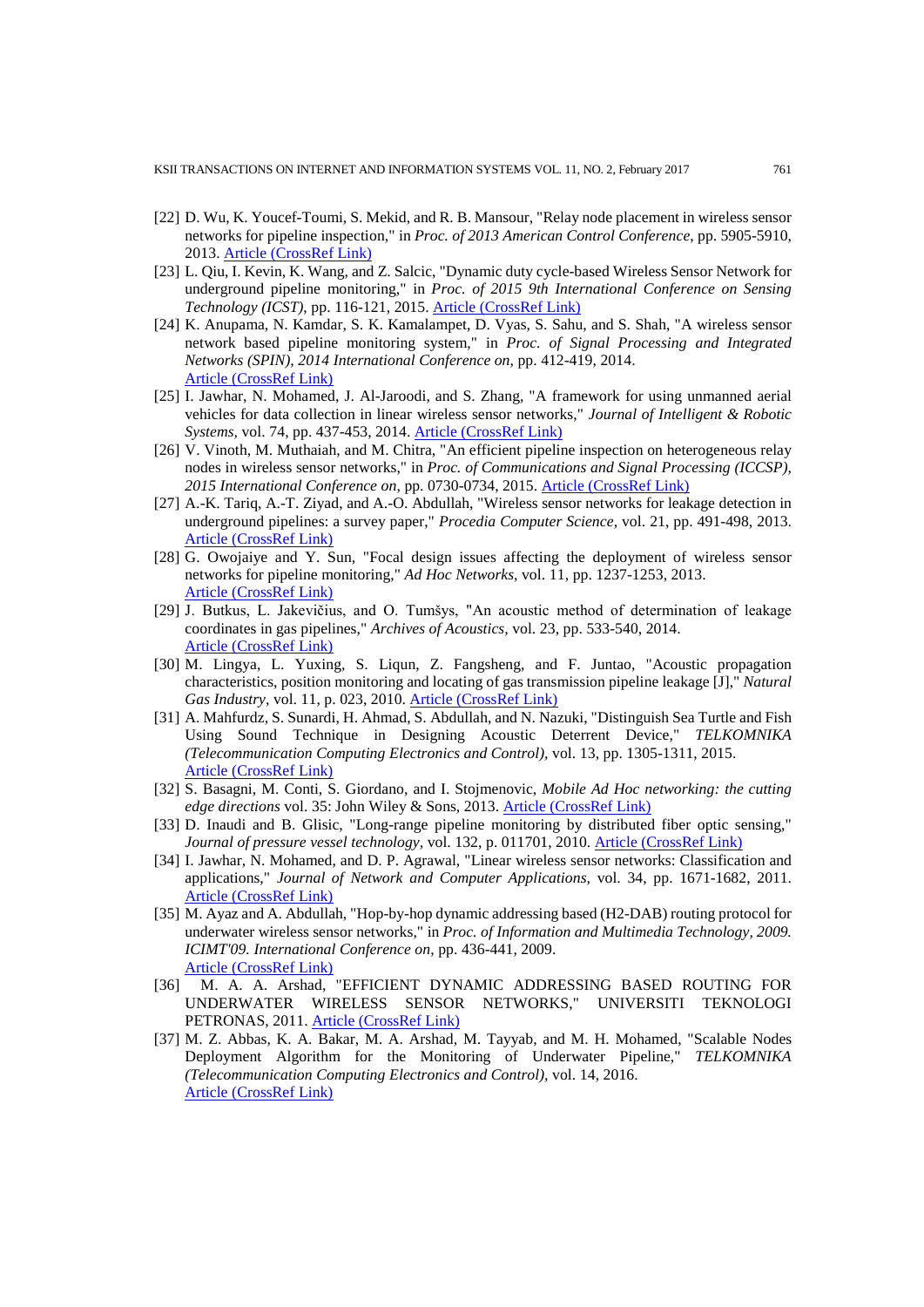- 762 Zahid et al.: Hop-by-hop Dynamic Addressing based Routing Protocol for Monitoring of Long Range Underwater Pipelines
- <span id="page-31-0"></span>[38] M. S. BenSaleh, S. M. Qasim, A. M. Obeid, and A. Garcia-Ortiz, "A review on wireless sensor network for water pipeline monitoring applications," in *Proc. of Collaboration Technologies and Systems (CTS), 2013 International Conference on*, pp. 128-131, 2013. [Article \(CrossRef Link\)](https://doi.org/10.1109/cts.2013.6567217)
- <span id="page-31-1"></span>[39] N. Mohamed, J. Al-Jaroodi, I. Jawhar, and A. Eid, "Reliability Analysis of Linear Wireless Sensor Networks," in *Proc. of Network Computing and Applications (NCA), 2013 12th IEEE International Symposium on*, pp. 11-16, 2013. [Article \(CrossRef Link\)](https://doi.org/10.1109/nca.2013.40)
- <span id="page-31-2"></span>[40] M. Ayaz and A. Abdullah, "Underwater wireless sensor networks: routing issues and future challenges," in *Proc. of the 7th International Conference on Advances in Mobile Computing and Multimedia*, pp. 370-375, 2009. [Article \(CrossRef Link\)](https://doi.org/10.1145/1821748.1821819)
- <span id="page-31-3"></span>[41] M. Ayaz, I. Baig, A. Abdullah, and I. Faye, "A survey on routing techniques in underwater wireless sensor networks," *Journal of Network and Computer Applications,* vol. 34, pp. 1908-1927, 2011. [Article \(CrossRef Link\)](https://doi.org/10.1016/j.jnca.2011.06.009)
- <span id="page-31-4"></span>[42] S. H. Syed Ariffin, N. S. N. Ismail, and L. A. Hussein, "Analyzing the performance of acoustic channel in Underwater Wireless Sensor Network (UWSN)," 2010. [Article \(CrossRef Link\)](http://ieeexplore.ieee.org/document/5489243/)
- <span id="page-31-5"></span>[43] I. Jawhar, N. Mohamed, M. M. Mohamed, and J. Aziz, "A routing protocol and addressing scheme for oil, gas, and water pipeline monitoring using wireless sensor networks," in *Proc. of Wireless and Optical Communications Networks, 2008. WOCN'08. 5th IFIP International Conference on*, pp. 1-5, 2008. [Article \(CrossRef Link\)](https://doi.org/10.1109/wocn.2008.4542530)
- <span id="page-31-6"></span>[44] I. Jawhar, N. Mohamed, J. Al-Jaroodi, and S. Zhang, "Data communication in linear wireless sensor networks using unmanned aerial vehicles," in *Proc. of Unmanned Aircraft Systems (ICUAS), 2013 International Conference on*, pp. 492-499, 2013. [Article \(CrossRef Link\)](https://doi.org/10.1109/icuas.2013.6564725)



**Muhammad Zahid Abbas** received his B.Sc. degree in Mathematics and Physics from Bahauddin Zakariya University Multan, Pakistan in 2000. In 2004, he received his Master degree in Computer Science from the Punjab University college of information technology(PUCIT) at University of the Punjab, Lahore, Pakistan. In 2008, he received his MS degree in Computer Science from Uppsala University, Uppsala, Sweden. From 2011 he is serving as a lecturer in the Computer Science Department at COMSATS Institute of Information and Technology, Pakistan. Currently, he is doing his PhD at Universiti Technology Malaysia (UTM), Malaysia under the kind supervision of Professor Dr. Kamalrulnizam Abu Bakar. His research interest includes the areas of Routing and Monitoring in Wireless Sensor Networks, UWSN, WMN and VANET.



**Kamalrulnizam Abu Baker** is a professor in Computer Science at Universiti Teknologi Malaysia (UTM), Malaysia, and a member of the Pervasive Computing research group. He received his B.Sc. degree in computer science from the Universiti Teknologi Malaysia (UTM), Malaysia, in 1996, M.Sc. degree in computer communications and Networks, from Leeds Metropolitan University, United Kingdom, in 1998, and his Ph.D. degree in computer science from Aston University, United Kingdom, in 2004. His research interest includes mobile and wireless computing, ad hoc and sensor networks, information security and grid computing. He is a member of ACM and International Association of Engineering. He involves in many research projects and is a referee for several scientific journals and conferences.